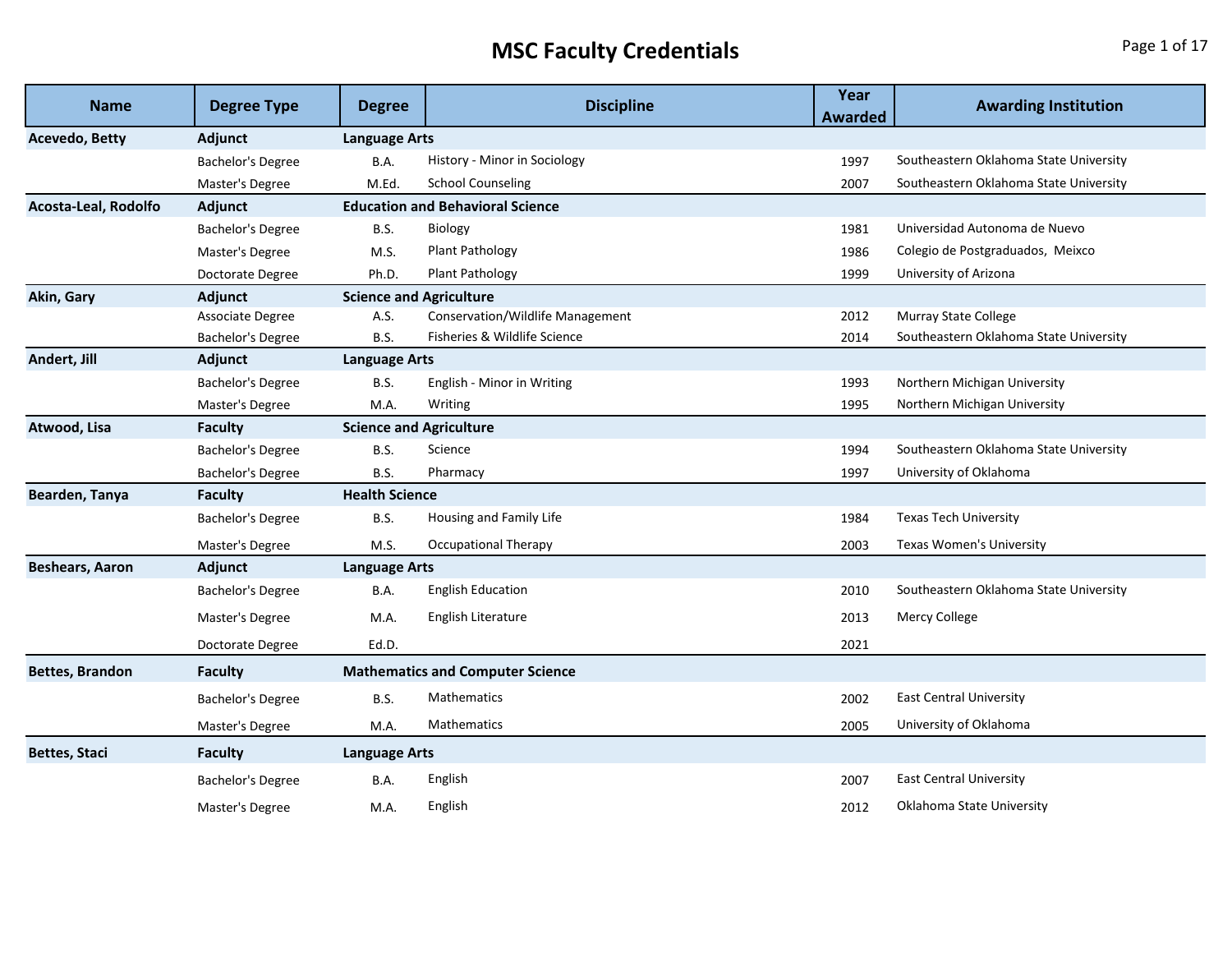## **MSC Faculty Credentials Page 2 of 17**

| <b>Name</b>            | <b>Degree Type</b>       | <b>Degree</b>                  | <b>Discipline</b>                                     | Year           | <b>Awarding Institution</b>            |
|------------------------|--------------------------|--------------------------------|-------------------------------------------------------|----------------|----------------------------------------|
|                        |                          |                                |                                                       | <b>Awarded</b> |                                        |
| <b>Bjorling, Peer</b>  | Faculty                  | <b>Health Science</b>          |                                                       |                |                                        |
|                        | Bachelor's Degree        | <b>B.S.</b>                    | History                                               | 2005           | University of Iowa                     |
|                        | Master's Degree          | M.S.                           | Health, Nutrition and Exercise Science                | 2010           | North Dakota State University          |
| <b>Bourne, Michael</b> | Adjunct                  | <b>Science and Agriculture</b> |                                                       |                |                                        |
|                        | <b>Bachelor's Degree</b> | <b>B.S.</b>                    | Horticulture                                          | 1979           | Oklahoma State University              |
|                        | Master's Degree          | M.S.                           | Horticulture                                          | 1981           | Michigan State University              |
| Bowen, Kathy           | Adjunct                  |                                | <b>Business and Professional Studies</b>              |                |                                        |
|                        | <b>Bachelor's Degree</b> | <b>B.S. Ed.</b>                | Management & Business                                 | 1979           | Southeastern Oklahoma State University |
|                        | Master's Degree          | M.Ed.                          | Secondary Education                                   | 1992           | <b>East Central University</b>         |
| <b>Bowen, Richard</b>  | <b>Adjunct</b>           |                                | <b>Mathematics and Computer Science</b>               |                |                                        |
|                        | <b>Bachelor's Degree</b> | <b>B.S.</b>                    | Drafting and Design Technology - Minor Industrial Ed. | 1976           | Southeastern Oklahoma State University |
|                        | Master's Degree          | M.Ed.                          | Secondary School Principal                            | 1998           | <b>East Central University</b>         |
| Bowen, William         | Adjunct                  |                                | <b>Education and Behavioral Science</b>               |                |                                        |
|                        | Bachelor's Degree        | <b>B.S.</b>                    | Psychology                                            | 1987           | <b>Cameron University</b>              |
|                        | Master's Degree          | M.S.                           | <b>Psychological Services</b>                         | 2017           | <b>East Central University</b>         |
| <b>Brantley, David</b> | <b>Faculty</b>           |                                | <b>Mathematics and Computer Science</b>               |                |                                        |
|                        | Bachelor's Degree        | B.A.                           | <b>Mathematics</b>                                    | 2017           | Southeastern Oklahoma State University |
|                        | Master's Degree          | M.B.A.                         | <b>Buisness Administration (Accounting)</b>           | 2019           | Southeastern Oklahoma State University |
| Brown, Rhonda          | <b>Faculty</b>           | <b>Health Science</b>          |                                                       |                |                                        |
|                        | Associate Degree         | A.A.S.                         | <b>Nursing</b>                                        | 1988           | Murray State College                   |
|                        | Certification            |                                | <b>Registered Nurse</b>                               | 1988           |                                        |
|                        | Bachelor's Degree        | <b>B.S.</b>                    | <b>Nursing</b>                                        | 1993           | <b>Eastern Central University</b>      |
|                        | Master's Degree          | M.S.                           | <b>Nursing</b>                                        | 1998           | University of Oklahoma                 |
| <b>Burris, D Alan</b>  | <b>Adjunct</b>           | <b>Arts and Humanities</b>     |                                                       |                |                                        |
|                        | Bachelor's Degree        | B.A.                           | Art                                                   | 1990           | <b>East Central University</b>         |
|                        | Master's Degree          | Ed.D.                          | Art History                                           | 1994           | <b>East Central University</b>         |
| <b>Burris, Sharon</b>  | Adjunct                  | <b>Language Arts</b>           |                                                       |                |                                        |
|                        | <b>Bachelor's Degree</b> | B.A.                           | <b>Education: English</b>                             | 1978           | <b>East Central University</b>         |
|                        | Master's Degree          | M.A.                           | <b>Professional Writing</b>                           | 1995           | University of Oklahoma                 |
|                        | Master's Degree          | M.A.                           | <b>English: Creative Writing</b>                      | 2002           | University of Central Oklahoma         |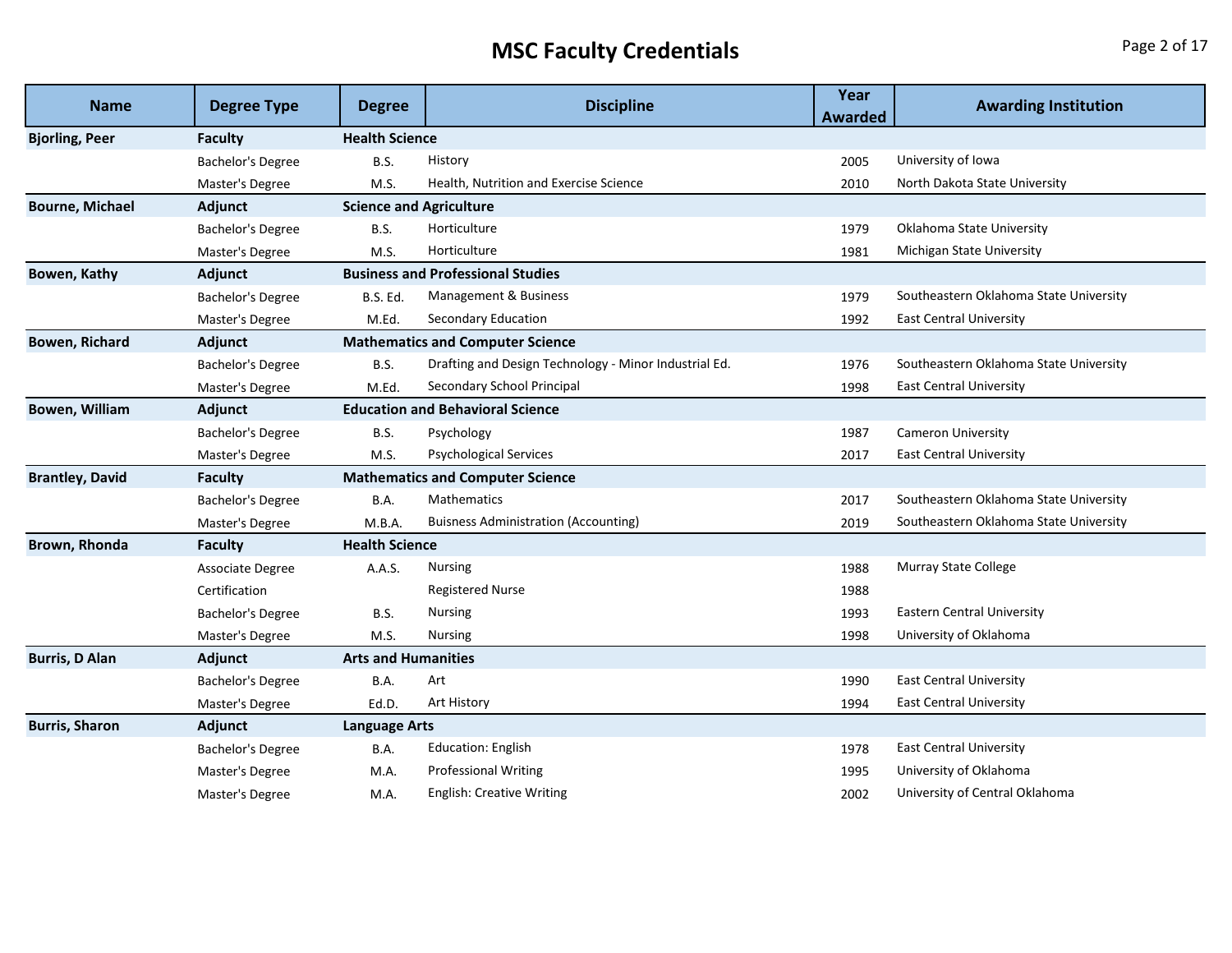## **MSC Faculty Credentials Page 3 of 17**

| <b>Name</b>           | <b>Degree Type</b>       | <b>Degree</b>                  | <b>Discipline</b>                            | Year<br>Awarded | <b>Awarding Institution</b>                   |
|-----------------------|--------------------------|--------------------------------|----------------------------------------------|-----------------|-----------------------------------------------|
| Campanini, Jayne      | Faculty                  | <b>Health Science</b>          |                                              |                 |                                               |
|                       | <b>Bachelor's Degree</b> | <b>B.S.</b>                    | Psychology                                   | 1992            | University of Kansas                          |
|                       | Master's Degree          | M.S.                           | Occupational Therapy                         | 2001            | <b>Texas Women's University</b>               |
|                       | Doctorate Degree         | D.OT                           | Occupational Therapy                         | 2013            | Creighton University                          |
| Card, Lee             | Adjunct                  | <b>Social Science</b>          |                                              |                 |                                               |
|                       | Bachelor's Degree        | B.A.                           | History                                      | 1972            | University of Oklahoma                        |
|                       | Doctorate Degree         | J.D.                           | Law                                          | 1975            | University of Oklahoma                        |
|                       | Master's Degree          | M.A.                           | History                                      | 2006            | University of Oklahoma                        |
|                       | Doctorate Degree         | Ph.D.                          | History                                      | 2016            | University of Oklahoma                        |
| Carrigan, Susan       | Adjunct                  |                                | <b>Education and Behavioral Science</b>      |                 |                                               |
|                       | Bachelor's Degree        | <b>B.S.</b>                    | Education                                    | 1970            | Oliver College                                |
|                       | Master's Degree          | M.Ed.                          | <b>Elementary Education</b>                  | 1992            | <b>East Central University</b>                |
| <b>Cassity, Brian</b> | Adjunct                  | <b>Social Science</b>          |                                              |                 |                                               |
|                       | <b>Bachelor's Degree</b> | B.A.                           | History                                      | 1996            | University of Texas - Arlington               |
|                       | Master's Degree          | M.A.                           | History                                      | 1999            | Arizona State University                      |
|                       | Doctorate Degree         | Ph.D.                          | History                                      | 2010            | Arizona State University                      |
| Chai, Cheng Lin       | Adjunct                  | <b>Science and Agriculture</b> |                                              |                 |                                               |
|                       | Master's Degree          | M.S.                           | Horticulture                                 | 2000            | Chinese Academy of Sciences                   |
|                       | Doctorate Degree         | Ph.D.                          | Genetics                                     | 2008            | Institute of Genetics & Developmental Biology |
| Chaney, Chris         | Adjunct                  | <b>Social Science</b>          |                                              |                 |                                               |
|                       | <b>Bachelor's Degree</b> | <b>B.A.</b>                    | History - Minor in Multidisciplinary Studies | 2008            | Southwestern Oklahoma State University        |
|                       | Master's Degree          | M.A.                           | History                                      | 2012            | Oklahoma State University                     |
|                       | Doctorate Degree         | Ph.D.                          | History                                      | 2016            | Oklahoma State University                     |
| Cloyde, Michael       | Adjunct                  | <b>Science and Agriculture</b> |                                              |                 |                                               |
|                       | Bachelor's Degree        | <b>B.S.</b>                    | Biotechnology                                | 2009            | Southeastern Oklahoma State University        |
|                       | Master's Degree          | M.T.                           | Biotechnology                                | 2011            | Southeastern Oklahoma State University        |
| Cole, Dakota          | Adjunct                  | <b>Science and Agriculture</b> |                                              |                 |                                               |
|                       | Associate Degree         | A.S.                           | <b>General Studies</b>                       | 2006            | Murray State College                          |
|                       | Bachelor's Degree        | <b>B.S.</b>                    | <b>Business Administration</b>               | 2008            | <b>East Central University</b>                |
|                       | Master's Degree          | M.S.                           | Accounting                                   | 2010            | <b>East Central University</b>                |
| Cole, David           | Adjunct                  |                                | <b>Business and Professional Studies</b>     |                 |                                               |
|                       | Associate Degree         | A.A.S.                         | Gunsmithing                                  | 2020            | Murray State College                          |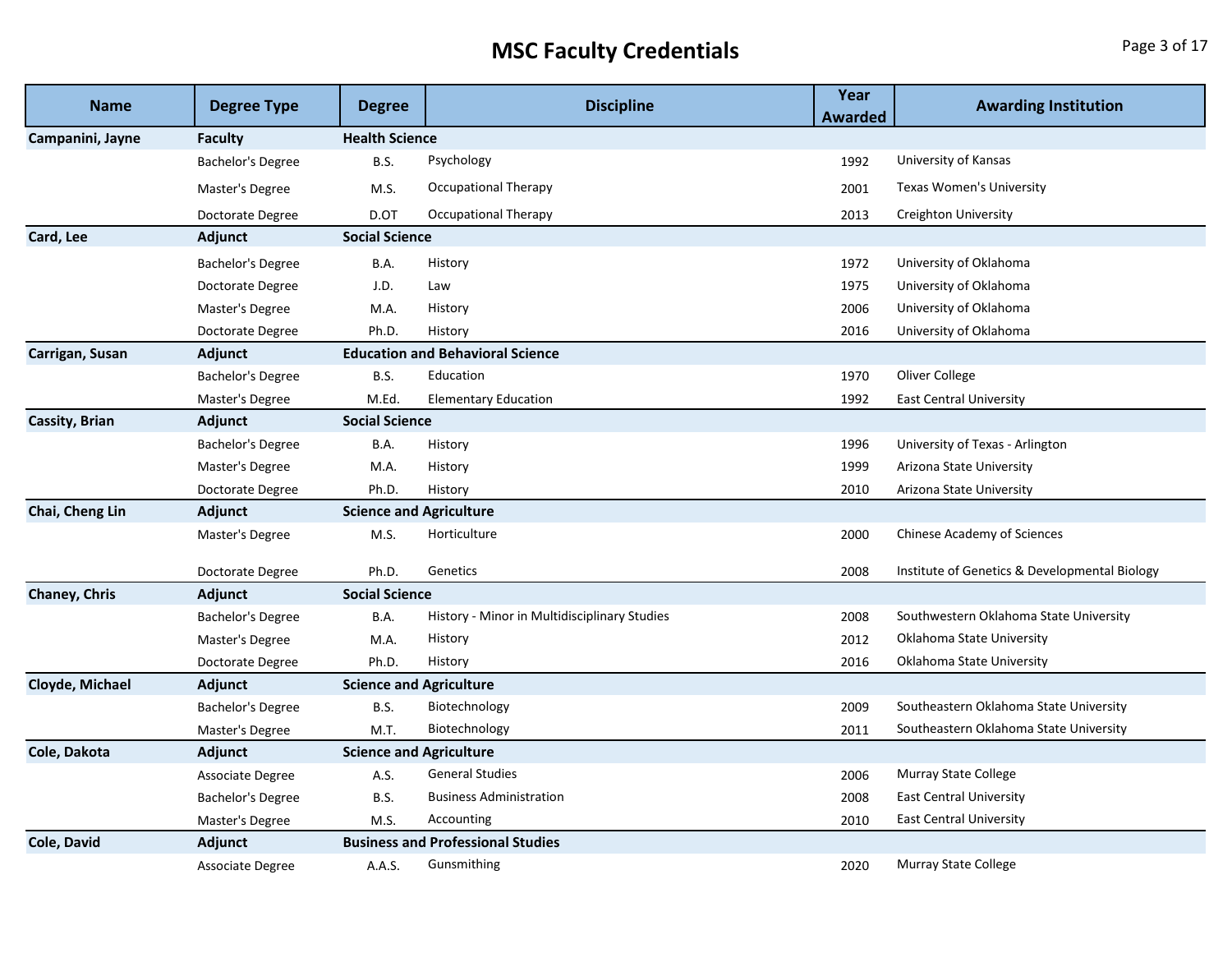## **MSC Faculty Credentials Page 4 of 17**

| <b>Name</b>             |                          | <b>Discipline</b>              | Year                                               | <b>Awarding Institution</b> |                                        |
|-------------------------|--------------------------|--------------------------------|----------------------------------------------------|-----------------------------|----------------------------------------|
|                         | <b>Degree Type</b>       | <b>Degree</b>                  |                                                    | <b>Awarded</b>              |                                        |
| <b>Collins, Darrell</b> | <b>Adjunct</b>           | <b>Social Science</b>          |                                                    |                             |                                        |
|                         | Bachelor's Degree        | <b>B.S.</b>                    | Law Enforcement and Criminal Justice               | 1986                        | Northwestern Oklahoma State University |
|                         | Master's Degree          | M.P.A.                         | <b>Public Administration</b>                       | 1989                        | <b>Troy State University</b>           |
| <b>Collins, L Fred</b>  | Adjunct                  | <b>Social Science</b>          |                                                    |                             |                                        |
|                         | Bachelor's Degree        | B.A.                           | <b>Political Science and Speech Communications</b> | 1975                        | Southeastern Oklahoma State University |
|                         | Doctorate Degree         | J.D.                           | Law                                                | 1978                        | Oklahoma City University               |
|                         | License                  |                                | Oklahoma Bar Association                           | 1978                        |                                        |
|                         | Master's Degree          | M.A.                           | Communication                                      | 2019                        | University of Oklahoma                 |
| <b>Collins, Noel</b>    | Adjunct                  | <b>Arts and Humanities</b>     |                                                    |                             |                                        |
|                         | Bachelor's Degree        | B.F.A.                         | Theatre Performance                                | 2008                        | <b>Baylor University</b>               |
|                         | Master's Degree          | M.F.A.                         | <b>Acting and Directing</b>                        | 2011                        | University of Missouri                 |
| <b>Cooke, Carrie</b>    | Adjunct                  | <b>Arts and Humanities</b>     |                                                    |                             |                                        |
|                         | Bachelor's Degree        | B.A.                           | English - Minor in Sociology                       | 1994                        | Texas Women's University               |
|                         | Master's Degree          | M.A.                           | <b>English and Creative Writing</b>                | 2016                        | Southern New Hampshire University      |
| Coppedge, Robin         | <b>Faculty</b>           | <b>Health Science</b>          |                                                    |                             |                                        |
|                         | Bachelor's Degree        | <b>B.S.</b>                    | Nursing                                            | 1982                        | Oklahoma Baptist University            |
|                         | Certification            |                                | <b>Registered Nurse</b>                            | 1982                        |                                        |
|                         | Master's Degree          | M.S.                           | <b>Nursing</b>                                     | 1993                        | University of Oklahoma                 |
| <b>Coppedge, Ronald</b> | Adjunct                  |                                | <b>Business and Professional Studies</b>           |                             |                                        |
|                         | Bachelor's Degree        | <b>B.S.</b>                    | Industry & Business (IET)                          | 1985                        | <b>East Central University</b>         |
|                         | Master's Degree          | M.B.A.                         | <b>Business Administration (Management)</b>        | 2016                        | Southeastern Oklahoma State University |
| Cothran, Brian          | <b>Faculty</b>           | <b>Science and Agriculture</b> |                                                    |                             |                                        |
|                         | Bachelor's Degree        | B.S.                           | <b>Science Education</b>                           | 1997                        | Southeastern Oklahoma State University |
|                         | Master's Degree          | M.S.                           | Agricultural Culture Leadership                    | 2020                        | Oklahoma State University              |
| Cothran, Ginger         | <b>Faculty</b>           |                                | <b>Academic Administration</b>                     |                             |                                        |
|                         | <b>Bachelor's Degree</b> | B.A.                           | <b>Communication - Music</b>                       | 1996                        | Southeastern Oklahoma State University |
|                         | Master's Degree          | M.Ed.                          | Music                                              | 2004                        | Southeastern Oklahoma State University |
| <b>Coulter, Charles</b> | Adjunct                  |                                | <b>Academic Administration</b>                     |                             |                                        |
|                         | Bachelor's Degree        | B.S.                           | Education                                          | 1990                        | Kansas State University                |
|                         | Master's Degree          | M.S.H.R.D                      | Counseling                                         | 1996                        | <b>East Central University</b>         |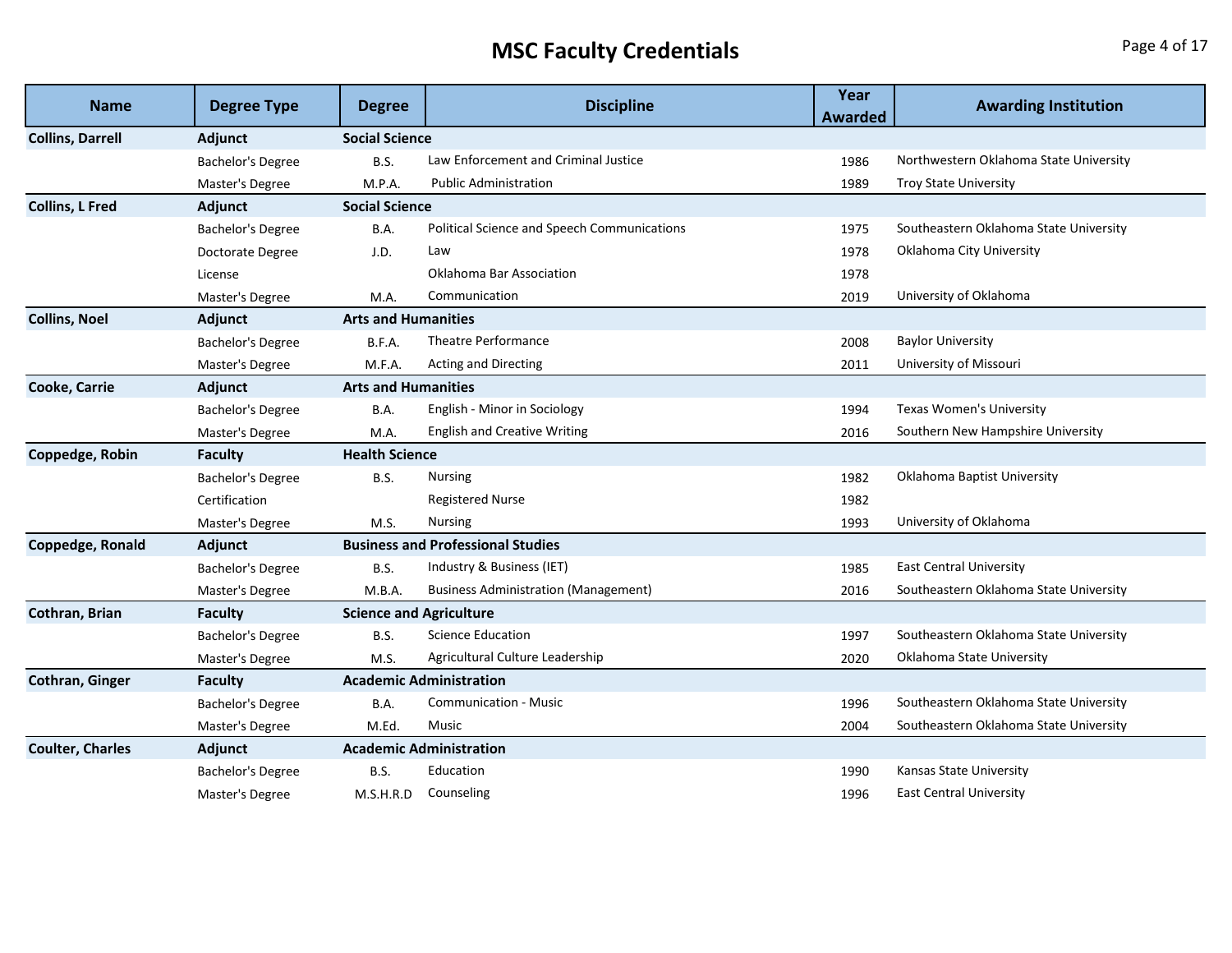## **MSC Faculty Credentials Page 5 of 17**

| <b>Name</b>                | <b>Degree Type</b>       | <b>Degree</b>                  | <b>Discipline</b>                         | Year<br><b>Awarded</b> | <b>Awarding Institution</b>            |
|----------------------------|--------------------------|--------------------------------|-------------------------------------------|------------------------|----------------------------------------|
| <b>Crawford, Charlotte</b> | Adjunct                  | <b>Health Science</b>          |                                           |                        |                                        |
|                            | <b>Bachelor's Degree</b> | B.S.                           | <b>Health and Wellness</b>                | 2006                   | Lee University                         |
|                            | Master's Degree          | M.S.                           | <b>Sports Administration</b>              | 2019                   | Southeastern Oklahoma State University |
| <b>Crawford, Kallie</b>    | <b>Adjunct</b>           |                                | <b>Academic Administration</b>            |                        |                                        |
|                            | Associate Degree         | A.S.                           | Agriculture                               | 2017                   | Murray State College                   |
|                            | Associate Degree         | A.A.S.                         | <b>Arts and Sciences</b>                  | 2017                   | <b>Murray State College</b>            |
|                            | <b>Bachelor's Degree</b> | B.A.                           | Communication (Journalism)                | 2019                   | Louisiana Tech University              |
|                            | Master's Degree          | M.S.                           | Social Media Management                   | 2020                   | <b>Liberty University</b>              |
| <b>Cross, Erick</b>        | <b>Adjunct</b>           | <b>Social Science</b>          |                                           |                        |                                        |
|                            | <b>Bachelor's Degree</b> | B.A.                           | History                                   | 1994                   | Southeastern Oklahoma State University |
|                            | Master's Degree          | M.A.                           | History                                   | 2002                   | Oklahoma State University              |
| Dameron, Paul              | <b>Adjunct</b>           | <b>Social Science</b>          |                                           |                        |                                        |
|                            | <b>Bachelor's Degree</b> | <b>B.A.</b>                    | <b>Political Science</b>                  | 1989                   | Northeastern State University          |
|                            | Master's Degree          | M.Ed.                          | <b>College Teaching</b>                   | 1992                   | Northeastern State University          |
|                            | License                  |                                | <b>Physical Therapy Assistant</b>         |                        |                                        |
| Davis, Rebecca             | <b>Faculty</b>           | <b>Language Arts</b>           |                                           |                        |                                        |
|                            | Bachelor's Degree        | B.A.                           | English and Language Arts                 | 2014                   | <b>Wayland University</b>              |
|                            | Certification            |                                | 7-12 English/Language Arts                | 2014                   |                                        |
|                            | Master's Degree          | M.A.                           | Comparative Literature                    | 2016                   | University of Glasgow                  |
| Dean, Emilie               | Adjunct                  | <b>Health Science</b>          |                                           |                        |                                        |
|                            | Associate Degree         | A.A.S.                         | <b>Nursing</b>                            | 2016                   | <b>Murray State College</b>            |
|                            | Bachelor's Degree        | <b>B.S.</b>                    | <b>Nursing</b>                            | 2017                   | Northwestern Oklahoma State University |
| Dean, Sean                 | Adjunct                  |                                | <b>Mathmatics and Computer Science</b>    |                        |                                        |
|                            | Associate Degree         | A.S.                           | <b>Computer Science</b>                   | 2016                   | <b>Murray State College</b>            |
|                            | Associate Degree         | A.A.S.                         | <b>Computer Information Systems</b>       | 2016                   | <b>Murray State College</b>            |
|                            | Bachelor's Degree        | <b>B.S.</b>                    | <b>Computer Information Systems</b>       | 2018                   | Southeastern Oklahoma State University |
| Dodson, Derek              | <b>Adjunct</b>           |                                | <b>Education and Behavioral Science</b>   |                        |                                        |
|                            | Bachelor's Degree        | <b>B.S.</b>                    | <b>Business Administration Management</b> | 1984                   | <b>East Central University</b>         |
|                            | Master's Degree          | M.A.                           | Professional Counseling                   | 1989                   | Oklahoma City University               |
| <b>Eckrich, Katherine</b>  | <b>Faculty</b>           | <b>Science and Agriculture</b> |                                           |                        |                                        |
|                            | Associate Degree         | A.A.S.                         | Veterinary Technology                     | 2012                   | Murray State College                   |
|                            | Associate Degree         | A.S.                           | <b>General Education</b>                  | 2013                   | Murray State College                   |
|                            | <b>Bachelor's Degree</b> | <b>B.S.</b>                    | Biology; minor in Chemistry               | 2015                   | <b>East Central University</b>         |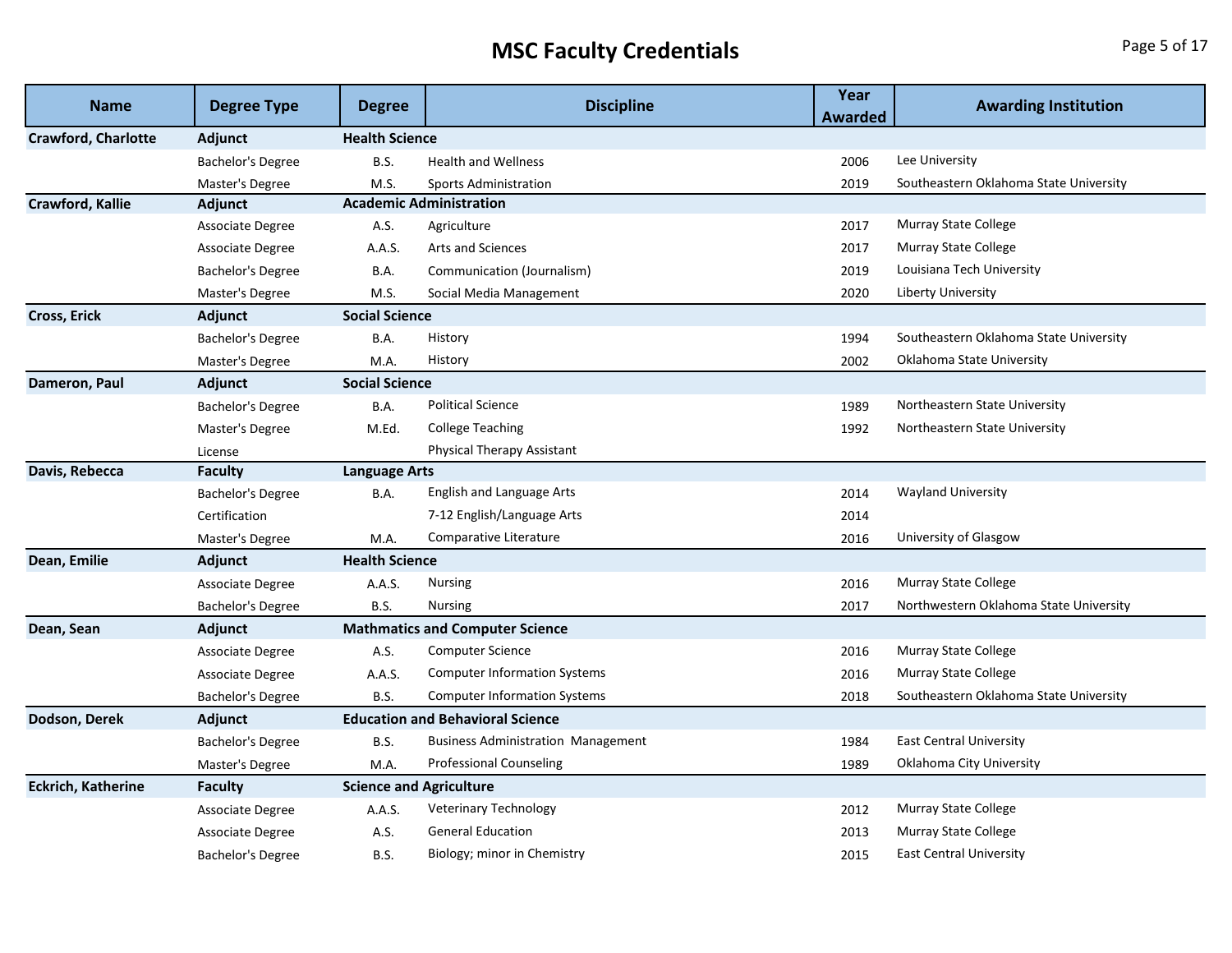## **MSC Faculty Credentials Page 6 of 17**

| <b>Name</b>                    | <b>Degree Type</b>       | <b>Discipline</b><br><b>Degree</b> | Year                                           | <b>Awarding Institution</b> |                                        |  |  |  |
|--------------------------------|--------------------------|------------------------------------|------------------------------------------------|-----------------------------|----------------------------------------|--|--|--|
|                                |                          |                                    |                                                | Awarded                     |                                        |  |  |  |
| <b>Edwards, Tammy</b>          | Adjunct                  | <b>Language Arts</b>               |                                                |                             |                                        |  |  |  |
|                                | Bachelor's Degree        | B.A.                               | <b>Education: English</b>                      | 1980                        | Southeastern Oklahoma State University |  |  |  |
|                                | Master's Degree          | M.A.                               | <b>Elementary Education: Reading</b>           | 2004                        | Southeastern Oklahoma State University |  |  |  |
|                                | Certification            |                                    | Oklahoma English Teacher Certification         |                             |                                        |  |  |  |
| Epple, Steven                  | <b>Faculty</b>           | Gunsmithing                        |                                                |                             |                                        |  |  |  |
|                                | Associate Degree         | A.A.S.                             | <b>Gunsmithing Technology</b>                  | 2014                        | <b>Murray State College</b>            |  |  |  |
| <b>Frasier Robinson, Susan</b> | Adjunct                  | <b>Social Science</b>              |                                                |                             |                                        |  |  |  |
|                                | <b>Bachelor's Degree</b> | B.A.                               | History                                        | 1986                        | University of Louisiana - Monroe       |  |  |  |
|                                | Master's Degree          | M.A.                               | History                                        | 1989                        | University of Louisiana - Monroe       |  |  |  |
| <b>Gallaway, Danise</b>        | Adjunct                  | <b>Arts and Humanities</b>         |                                                |                             |                                        |  |  |  |
|                                | <b>Bachelor's Degree</b> | B.M.                               | Piano Performance and Pedagogy                 | 1990                        | <b>Eastern New Mexico State</b>        |  |  |  |
|                                | Master's Degree          | M.M.                               | Piano Performance and Pedagogy                 | 1996                        | University of Oklahoma                 |  |  |  |
|                                | Doctorate Degree         | Ph.D.                              | Piano Performance and Pedagogy                 | 2008                        | University of Oklahoma                 |  |  |  |
| Geye, Gretchin                 | Adjunct                  | <b>Science and Agriculture</b>     |                                                |                             |                                        |  |  |  |
|                                | <b>Bachelor's Degree</b> | <b>B.S.</b>                        | Biology                                        | 1987                        | <b>Tarleton State University</b>       |  |  |  |
|                                | Master's Degree          | M.S.T.                             | Biology                                        | 1991                        | <b>Tarleton State University</b>       |  |  |  |
|                                | Master's Degree          | M.Ed.                              | Education                                      | 2011                        | Texas A & M Univerity                  |  |  |  |
|                                | Certification            |                                    | <b>Composite Science Teacher Certification</b> |                             | <b>Texas Educatin Agency</b>           |  |  |  |
| <b>Goggans, Heather</b>        | Adjunct                  | <b>Language Arts</b>               |                                                |                             |                                        |  |  |  |
|                                | Bachelor's Degree        | B.A.                               | <b>Communications and English</b>              | 1993                        | Southeastern Oklahoma State University |  |  |  |
|                                | Master's Degree          | M.A.                               | English                                        | 1997                        | University of North Texas              |  |  |  |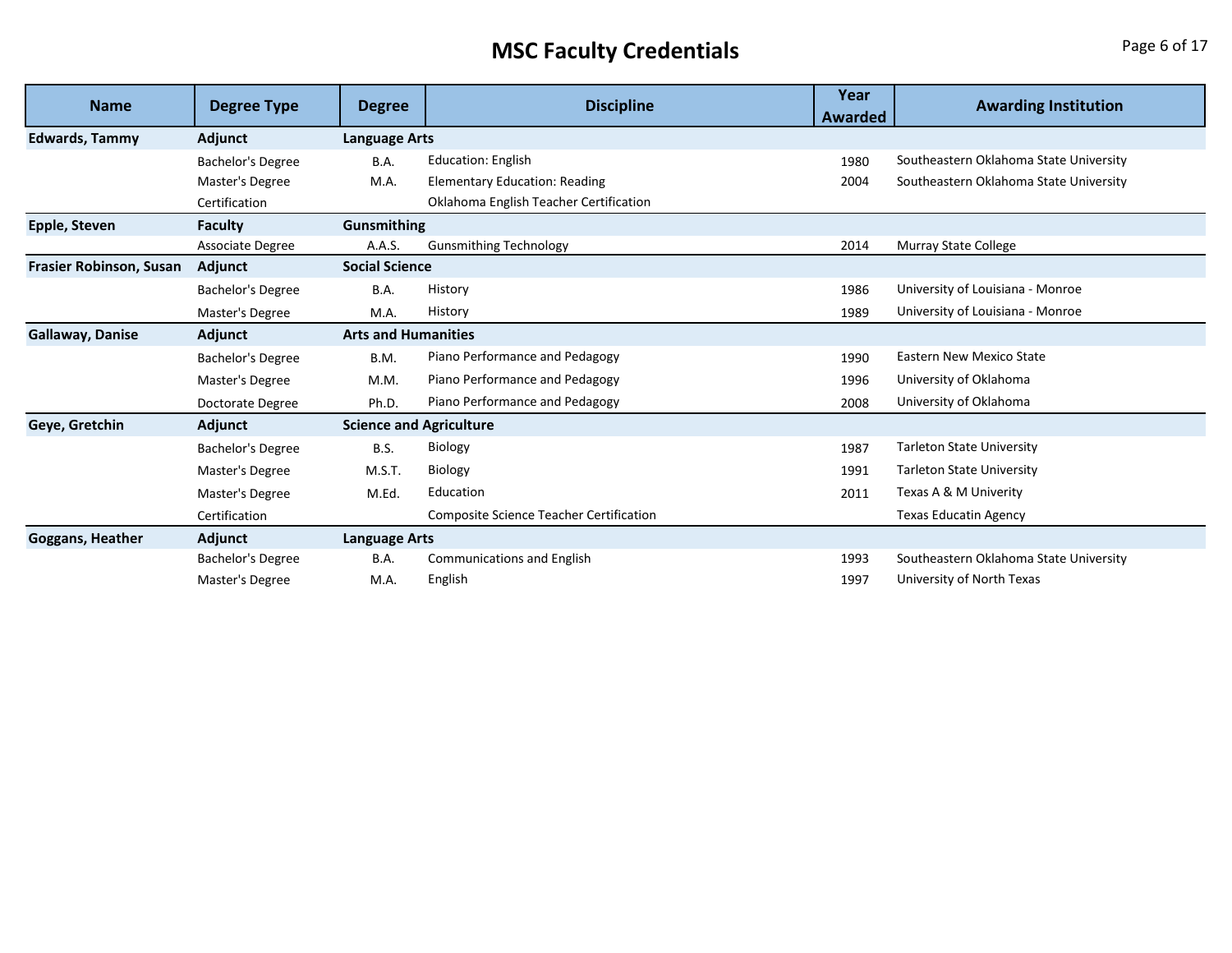## **MSC Faculty Credentials Page 7 of 17**

| <b>Name</b>           | <b>Degree Type</b>       | <b>Degree</b>                  | <b>Discipline</b>                        | Year<br><b>Awarded</b> | <b>Awarding Institution</b>            |
|-----------------------|--------------------------|--------------------------------|------------------------------------------|------------------------|----------------------------------------|
| Gomez, Areli          | Adjunct                  | <b>Health Science</b>          |                                          |                        |                                        |
|                       | <b>Bachelor's Degree</b> | <b>B.S.N.</b>                  | <b>Nursing</b>                           | 2016                   | University of St. Thomas               |
| Gray, Brandie         | <b>Faculty</b>           | <b>Health Science</b>          |                                          |                        |                                        |
|                       | Bachelor's Degree        | <b>B.S.</b>                    | Nursing                                  | 2005                   | <b>East Central University</b>         |
| Hanna, Erika          | <b>Faculty</b>           | <b>Science and Agriculture</b> |                                          |                        |                                        |
|                       | Bachelor's Degree        | <b>B.S.</b>                    | Animal Science                           | 2001                   | University of Tennessee                |
|                       | Associate Degree         | A.A.S.                         | <b>Veterinary Technology</b>             | 2004                   | Bel-Rea Institute of Animal Technology |
|                       | Doctorate Degree         | D.V.M.                         | <b>Veterinary Medicine</b>               | 2012                   | Mississippi State University           |
| Hatfield, Gina        | Faculty                  | <b>Health Science</b>          |                                          |                        |                                        |
|                       | Bachelor's Degree        | <b>B.S.</b>                    | <b>Elementary Education</b>              | 1995                   | University of Central Oklahoma         |
|                       | Associate Degree         | A.A.S.                         | <b>Occupational Therapy Assistant</b>    | 2010                   | Southwestern Oklahoma State University |
|                       | Master's Degree          | M.O.T.                         | <b>Occupational Therapy</b>              | 2015                   | Texas Women's University               |
| Henley, Paula         | <b>Faculty</b>           |                                | <b>Academic Administration</b>           |                        |                                        |
|                       | Bachelor's Degree        | B.A.                           | Human Service Counseling                 | 2014                   | <b>East Central University</b>         |
|                       | Master's Degree          | M.A.                           | <b>Human Resources</b>                   | 2016                   | <b>East Central University</b>         |
| Henthorn, Becky       | <b>Faculty</b>           |                                | <b>Academic Administration</b>           |                        |                                        |
|                       | Bachelor's Degree        | <b>B.S.</b>                    | Sociology and Psychology                 | 1992                   | <b>East Central University</b>         |
|                       | Master's Degree          | M.A.                           | Sociology                                | 1994                   | Western Illinois University            |
| Hopson, Morgan        | Adjunct                  |                                | <b>Education and Behavioral Science</b>  |                        |                                        |
|                       | Bachelor's Degree        | <b>B.S.</b>                    | Psychology and Sociology                 | 2009                   | Southeastern Oklahoma State University |
|                       | Master's Degree          | M.H.R                          | Counseling                               | 2011                   | University of Oklahoma                 |
|                       | Certification            |                                | <b>LPC</b>                               |                        |                                        |
|                       | Certification            |                                | LADC/MH                                  |                        |                                        |
| Horton, Malaika       | <b>Faculty</b>           | <b>Health Science</b>          |                                          |                        |                                        |
|                       | Associate Degree         | A.S.                           | <b>Nursing</b>                           | 2018                   | <b>Murray State College</b>            |
|                       | <b>Bachelor's Degree</b> | <b>B.S.</b>                    | Nursing                                  | 2019                   | Noethwestern State University          |
| Hudgens-Toews, Emalea | <b>Faculty</b>           |                                | <b>Education and Behavioral Science</b>  |                        |                                        |
|                       | Bachelor's Degree        | B.S                            | Psychology & Music                       | 2016                   | Southeastern Oklahoma State University |
|                       | Master's Degree          | M.HR.                          | <b>Clinical Mental Health Counseling</b> | 2019                   | University of Oklahoma                 |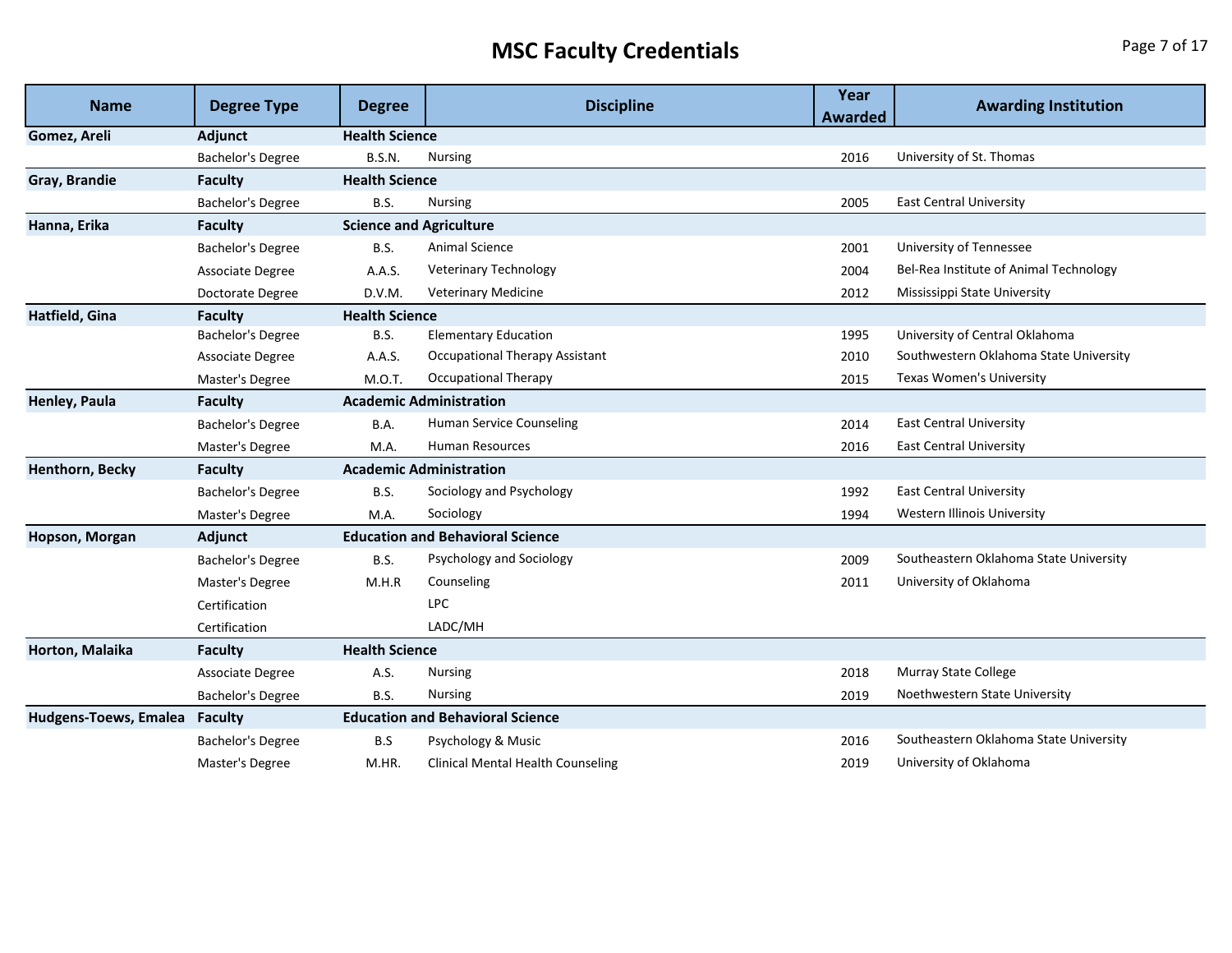# **MSC Faculty Credentials Page 8 of 17**

| <b>Name</b>                       | <b>Degree Type</b> | <b>Degree</b>              | <b>Discipline</b>                        | Year           | <b>Awarding Institution</b>            |
|-----------------------------------|--------------------|----------------------------|------------------------------------------|----------------|----------------------------------------|
|                                   |                    |                            |                                          | <b>Awarded</b> |                                        |
| Hughes Barnett, Cathryn J Adjunct |                    | <b>Social Science</b>      |                                          |                |                                        |
|                                   | Associate Degree   | A.A.                       |                                          | 2008           | <b>Maryland Community College</b>      |
|                                   | Bachelor's Degree  | <b>B.A.</b>                | <b>Education: English</b>                | 2010           | Mars Hill University                   |
|                                   | Certification      |                            | Social Studies Teacher Certification     | 2010           | Mars Hill University                   |
|                                   | Master's Degree    | M.L.S.                     | <b>Library Science</b>                   | 2013           | Appalachian State University           |
|                                   | Doctorate Degree   | Ed.D.                      | <b>Educational Leadership</b>            | 2017           | <b>East Tennessee State University</b> |
| Jack, Mickey                      | <b>Faculty</b>     |                            | <b>Business and Professional Studies</b> |                |                                        |
|                                   | Bachelor's Degree  | <b>B.S.</b>                | <b>Biological Health Science</b>         | 1997           | Southeastern Oklahoma State University |
|                                   | Master's Degree    | M.P.A.                     | <b>Public Administration</b>             | 2018           | <b>Arkansas State University</b>       |
| Jacobs-Pollez, Rebecca            | <b>Faculty</b>     | <b>Social Science</b>      |                                          |                |                                        |
|                                   | Bachelor's Degree  | B.S.                       | Math                                     | 1986           | University of Houston                  |
|                                   | Master's Degree    | M.A.                       | History                                  | 2000           | University of Houston                  |
|                                   | Doctorate Degree   | Ph.D.                      | History                                  | 2012           | University of Missouri                 |
| Jarvis, Chad                      | Adjunct            | <b>Language Arts</b>       |                                          |                |                                        |
|                                   | Bachelor's Degree  | B.A.                       | English                                  | 1994           | The College of William and Mary        |
|                                   | Master's Degree    | M.F.A.                     | <b>Creative Writing</b>                  | 2016           | <b>National University</b>             |
|                                   | Master's Degree    | M.A.                       | English                                  | 2017           | <b>National University</b>             |
| Jones, Anita                      | <b>Faculty</b>     | <b>Nursing</b>             |                                          |                |                                        |
|                                   | Certification      |                            | <b>Registered Nurse</b>                  | 1988           |                                        |
|                                   | Bachelor's Degree  | <b>B.S.</b>                | <b>Nursing</b>                           | 1993           | <b>East Central University</b>         |
|                                   | Master's Degree    | M.S.                       | <b>Nursing</b>                           | 1997           | Texas Women's University               |
| Knight, Mika                      | Adjunct            | <b>Arts and Humanities</b> |                                          |                |                                        |
|                                   | Bachelor's Degree  | B.A.                       | English                                  | 2013           | Southeastern Oklahoma State University |
|                                   | Master's Degree    | M.F.A.                     | Literature                               | 2016           | University of Texas in Dallas          |
| LaFevers, Bobbi                   | Adjunct            | <b>Health Science</b>      |                                          |                |                                        |
|                                   | Certification      |                            | <b>Registered Nurse</b>                  | 1995           |                                        |
|                                   | Bachelor's Degree  | <b>B.S.</b>                | <b>Nursing</b>                           | 2008           | Oklahoma City University               |
|                                   | Master's Degree    | M.S.N.                     | <b>Nursing</b>                           | 2014           | University of Oklahoma                 |
| Lawson, Krystal                   | Adjunct            |                            | <b>Education and Behavioral Science</b>  |                |                                        |
|                                   | Associate Degree   | A.A.                       | Social Science                           | 2007           | Northern Oklahoma College              |
|                                   | Bachelor's Degree  | B.A.                       | Sociology - Minor in Psychology          | 2010           | Oklahoma State University              |
|                                   | Master's Degree    | M.A.                       | Sociology                                | 2012           | <b>Texas Tech University</b>           |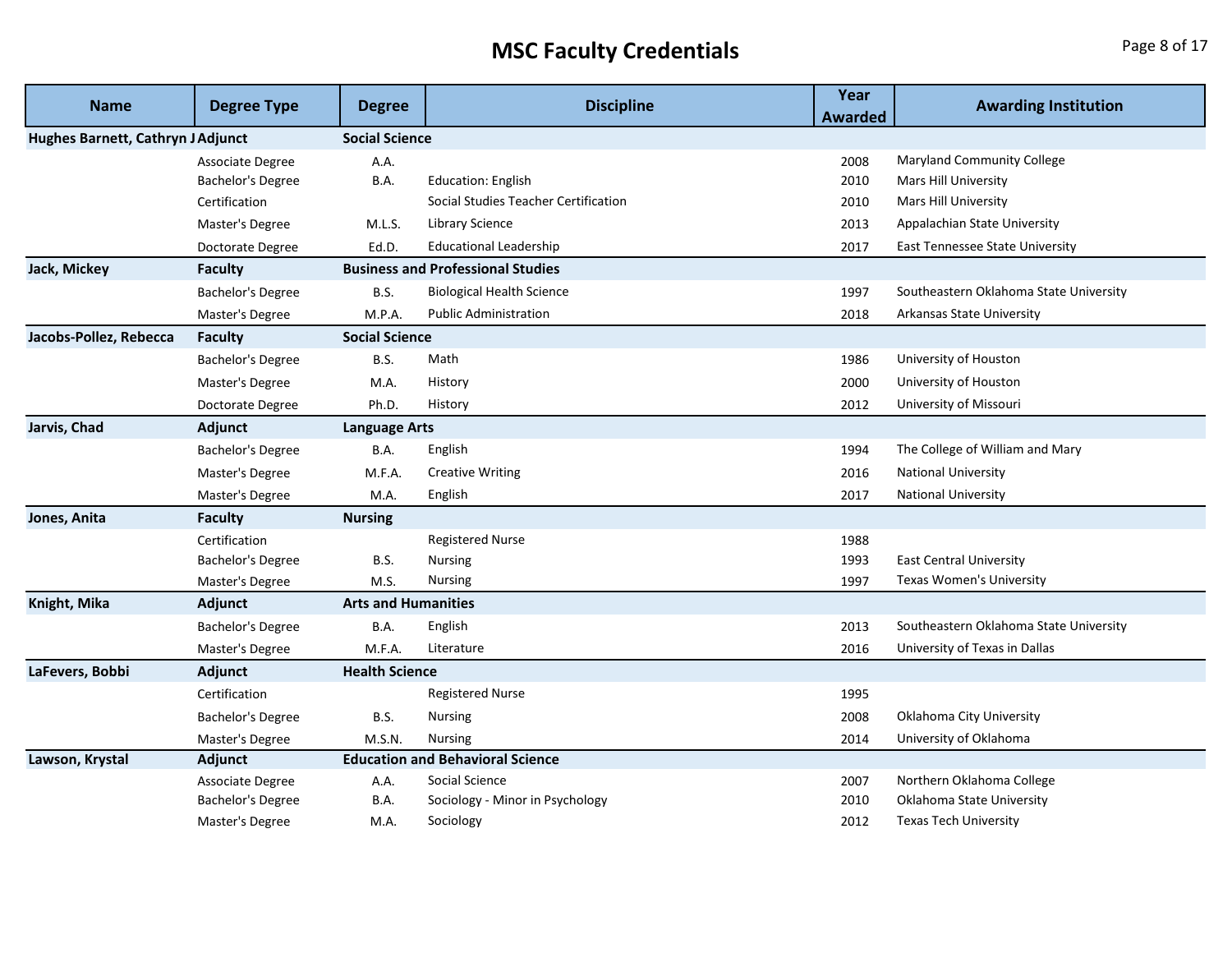## **MSC Faculty Credentials Page 9 of 17**

| <b>Name</b>             | <b>Degree Type</b>       | <b>Degree</b>                  | <b>Discipline</b>                         | Year<br>Awarded | <b>Awarding Institution</b>            |
|-------------------------|--------------------------|--------------------------------|-------------------------------------------|-----------------|----------------------------------------|
| Leahey, Emily           | Adjunct                  | <b>Health Science</b>          |                                           |                 |                                        |
|                         | <b>Bachelor's Degree</b> | <b>B.S.</b>                    | Nutrition, Dietetics & Food Management    | 2013            | Univeristy of Central Oklahoma         |
|                         | Master's Degree          | M.S.                           | Nutrition & Food Management               | 2016            | Univeristy of Central Oklahoma         |
| Linstrum, Karen         | <b>Adjunct</b>           |                                | <b>Education and Behavioral Science</b>   |                 |                                        |
|                         | Bachelor's Degree        | <b>B.S.</b>                    | Secondary Education                       | 1979            | <b>Baylor University</b>               |
|                         | Master's Degree          | M.S.                           | <b>Rehabiltation Counseling</b>           | 1982            | Uniersity of North Texas               |
|                         | Master's Degree          | M.A.                           | Sociology                                 | 1988            | <b>Baylor University</b>               |
|                         | Doctorate Degree         | Ph.D.                          | Counseling                                | 2004            | Texas A&M University                   |
| Littlefield, Jenny      | <b>Adjunct</b>           | <b>Health Science</b>          |                                           |                 |                                        |
|                         | <b>Associate Degree</b>  | A.A.S.                         | Occupational Therapy Assistant            | 2013            | Murray State College                   |
|                         | Bachelor's Degree        | <b>B.S.</b>                    | General Studies - Business Administartion | 2015            | <b>East Central University</b>         |
| Long, Tamara            | <b>Adjunct</b>           |                                | <b>Education and Behavioral Science</b>   |                 |                                        |
|                         | Bachelor's Degree        | B.A.                           | Human Service Counseling                  | 1999            | <b>East Central University</b>         |
|                         | Master's Degree          | M.S.                           | <b>Human Resources</b>                    | 2005            | <b>East Central University</b>         |
| Loving, Don             | <b>Faculty</b>           | <b>Science and Agriculture</b> |                                           |                 |                                        |
|                         | <b>Bachelor's Degree</b> | B.S.                           | Secondary Education                       | 1976            | Oklahoma State University              |
|                         | Master's Degree          | M.S.                           | <b>Natural Science</b>                    | 1991            | University of Oklahoma                 |
| Lowe, Stephen           | <b>Faculty</b>           | <b>Health Science</b>          |                                           |                 |                                        |
|                         | <b>Associate Degree</b>  | A.A.                           | <b>General Studies</b>                    | 1998            | Columbia Basin College                 |
|                         | Bachelor's Degree        | <b>B.S.</b>                    | <b>Special Education</b>                  | 2001            | Central Washington University          |
|                         | Master's Degree          | M.S.                           | Integrating Technology into the Classroom | 2007            | <b>Walden University</b>               |
| Maple, Karen            | <b>Adjunct</b>           | Language Arts                  |                                           |                 |                                        |
|                         | <b>Bachelor's Degree</b> | B.A.                           | Communication - Journalism                | 2008            | Southeastern Oklahoma State University |
|                         | Master's Degree          | M.A.                           | <b>Creative Writing</b>                   | 2015            | <b>National University</b>             |
| Massey, Mary R          | <b>Adjunct</b>           |                                | <b>Mathematics and Computer Science</b>   |                 |                                        |
|                         | Bachelor's Degree        | <b>B.S.</b>                    | Education                                 | 1965            | Southwestern Oklahoma State University |
|                         | Master's Degree          | M.A.T.                         | Master of Teaching                        | 1968            | Southwestern Oklahoma State University |
| Mayadunne, Erandi       | Adjunct                  | <b>Science and Agriculture</b> |                                           |                 |                                        |
|                         | Bachelor's Degree        | B.S.                           | Pharmacy                                  | 2007            | University of Colombo, Sri Lanka       |
|                         | License                  |                                | <b>Pharmacist License</b>                 | 2007            | Sri Lanka Medical Association          |
|                         | Doctorate Degree         | Ph.D.                          | Chemistry                                 | 2013            | Oklahoma State University              |
| <b>McBride, Melissa</b> | Adjunct                  | <b>Science and Agriculture</b> |                                           |                 |                                        |
|                         | Associate Degree         | A.A.                           | General Agriculture                       | 2002            | <b>Hutchinson Community College</b>    |
|                         | Bachelor's Degree        | <b>B.S.</b>                    | Agriculture Education Leadership          | 2004            | Oklahoma State University              |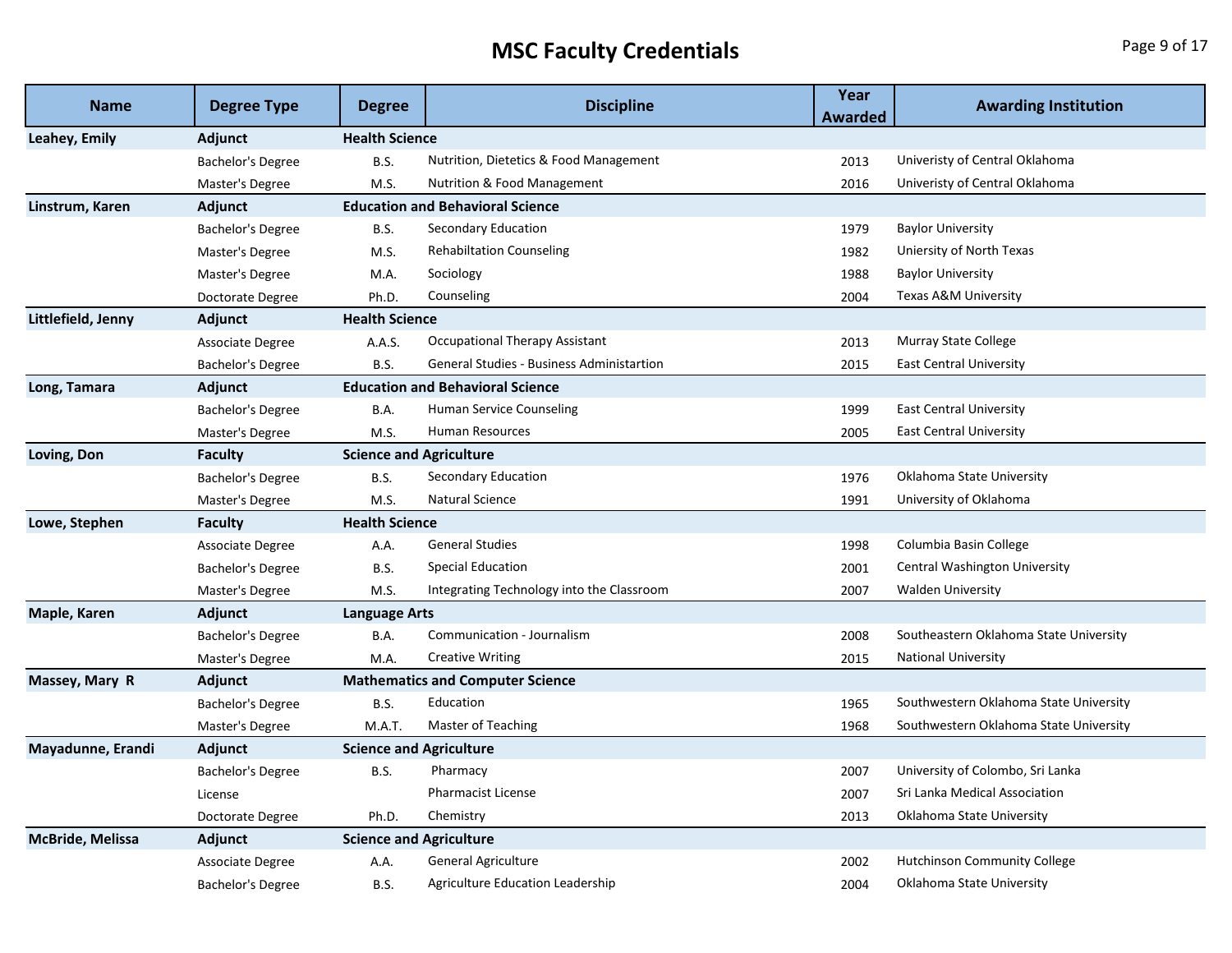# **MSC Faculty Credentials Page 10 of 17**

| <b>Name</b>              | <b>Degree Type</b>       | <b>Degree</b>              | <b>Discipline</b>                                | Year           | <b>Awarding Institution</b>            |
|--------------------------|--------------------------|----------------------------|--------------------------------------------------|----------------|----------------------------------------|
|                          |                          |                            |                                                  | <b>Awarded</b> |                                        |
| McCain, Amy              | <b>Faculty</b>           |                            | <b>Education and Behavioral Science</b>          |                |                                        |
|                          | Bachelor's Degree        | B.S.                       | Family Relations and Child Development           | 1998           | Oklahoma State University              |
|                          | Master's Degree          | M.H.R                      | Counseling                                       | 2011           | University of Oklahoma                 |
| <b>McCain, Patrick</b>   | Adjunct                  |                            | <b>Education and Behavioral Science</b>          |                |                                        |
|                          | Associate Degree         | A.S.                       | <b>Behavioral Science Psychology</b>             | 2008           | Northeastern Oklahoma University       |
|                          | Bachelor's Degree        | B.A.                       | Psychology - Minor in Sociology                  | 2010           | Southeastern Oklahoma State University |
|                          | Master's Degree          | M.HR                       | <b>Community Counseling</b>                      | 2011           | University of Oklahoma                 |
|                          | Certification            |                            | <b>LPC</b>                                       |                |                                        |
|                          | Certification            |                            | LADC/MH                                          |                |                                        |
|                          | Certification            |                            | <b>Quality Matters</b>                           |                |                                        |
| <b>McCarter, Lindsay</b> | Adjunct                  |                            | <b>Business and Professional Studies</b>         |                |                                        |
|                          | Associate Degree         | A.S.                       | <b>Buisness</b>                                  | 2001           | Murray State College                   |
|                          | Bachelor's Degree        | B.S.                       | <b>Business Education</b>                        | 2004           | Southeastern Oklahoma State University |
| <b>McMurry, Craig</b>    | Adjunct                  | <b>Arts and Humanities</b> |                                                  |                |                                        |
|                          | <b>Bachelor's Degree</b> | B.M.                       | <b>Percussion Performance</b>                    | 2009           | Southeastern Oklahoma State University |
|                          | Master's Degree          | M.M.                       | Jazz Performance                                 | 2012           | University of Central Oklahoma         |
| McQueen, Courtney        | Adjunct                  | <b>Language Arts</b>       |                                                  |                |                                        |
|                          | Bachelor's Degree        | B.A.                       | English                                          | 2014           | Florida International University       |
|                          | Master's Degree          | M.FA                       | <b>Creative Writing</b>                          | 2017           | Converse College                       |
| <b>Mercer, Chad</b>      | <b>Faculty</b>           | Gunsmithing                |                                                  |                |                                        |
|                          | Associate Degree         | A.A.S.                     | Gunsmithing                                      | 2004           | <b>Murray State College</b>            |
| <b>Mercer, Donald</b>    | Adjunct                  |                            | <b>Mathematics and Computer Science</b>          |                |                                        |
|                          | Bachelor's Degree        | B.S.                       | Management Computer Information Systems          | 1995           | Park University                        |
|                          | <b>VMET</b>              |                            | Cyberspace Operations & Cyberspace Control Staff | 1996           | <b>USAF</b>                            |
|                          | Master's Degree          | M.B.A.                     | <b>Business Administration</b>                   | 2005           | <b>Liberty University</b>              |
| <b>Michael, Paula</b>    | Adjunct                  |                            | <b>Academic Administration</b>                   |                |                                        |
|                          | Bachelor's Degree        | B.S.                       | Human & Family Science                           | 1999           | Northeastern State University          |
|                          | Master's Degree          | M.S.                       | Collegiate Scholarship/Services                  | 2002           | Northeastern State University          |
| Mitzner, Jacob           | Adjunct                  | <b>Health Science</b>      |                                                  |                |                                        |
|                          | Bachelor's Degree        | B.S.                       | Recreation                                       | 2016           | Southeastern Oklahoma State University |
|                          | Master's Degree          | M. Ed.                     | <b>Sports Administration</b>                     | 2018           | <b>East Central University</b>         |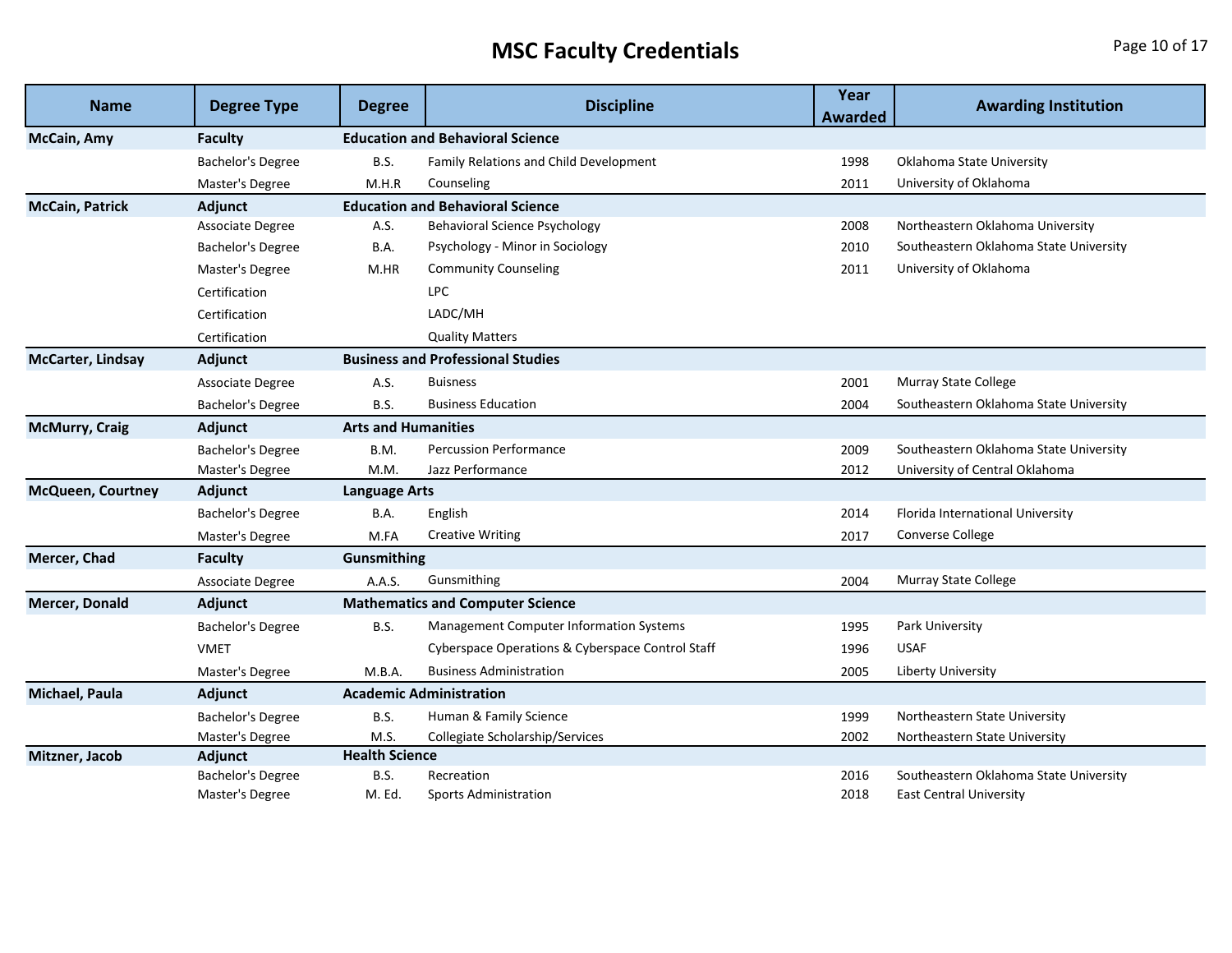## **MSC Faculty Credentials Page 11 of 17**

| <b>Name</b>             | <b>Degree Type</b>       | <b>Degree</b>                  | <b>Discipline</b>                         | Year<br>Awarded | <b>Awarding Institution</b>            |
|-------------------------|--------------------------|--------------------------------|-------------------------------------------|-----------------|----------------------------------------|
| <b>Monteiro, Lauren</b> | <b>Adjunct</b>           | <b>Arts and Humanities</b>     |                                           |                 |                                        |
|                         | Bachelor's Degree        | B.M.                           | <b>Flute Performance</b>                  | 2010            | Michigan State University              |
|                         | Graduate Coursework      |                                | <b>Orchestral Studies</b>                 | 2011            | Wayne State University                 |
|                         | Master's Degree          | M.M.                           | Flute Performance                         | 2013            | <b>Wright State University</b>         |
|                         | Doctorate Degree         | D.M.A.                         | Flute Performance                         | 2017            | University of Oklahoma                 |
| Moore, Daniel           | Faculty                  | <b>Science and Agriculture</b> |                                           |                 |                                        |
|                         | Bachelor's Degree        | B.S.                           | Biology/Conservation                      | 2006            | Southeastern Oklahoma State University |
|                         | Master's Degree          | M.S.                           | Zoology                                   | 2011            | Oklahoma State University              |
| Morgan, Katherine       | Adjunct                  |                                | <b>Education and Behavioral Science</b>   |                 |                                        |
|                         | <b>Bachelor's Degree</b> | B.S.                           | Liberal Arts and Sciences                 | 1998            | University of Central Oklahoma         |
|                         | Master's Degree          | M.S.                           | Human Resources, Counselor                | 2008            | <b>East Central University</b>         |
| <b>Morton, Phillip</b>  | Adjunct                  | <b>Science and Agriculture</b> |                                           |                 |                                        |
|                         | <b>Bachelor's Degree</b> | B.S.                           | <b>Entomology and Plant Pathology</b>     | 2004            | Oklahoma State University              |
|                         | Doctorate Degree         | Ph.D.                          | Entomology                                | 2009            | <b>Purdue University</b>               |
| Morton, Wendy           | <b>Adjunct</b>           |                                | <b>Business and Professional Studies</b>  |                 |                                        |
|                         | <b>Bachelor's Degree</b> | B.A.                           | History; minor in Political Science       | 1995            | Southeastern Oklahoma State University |
|                         | Master's Degree          | M.A.                           | Adinistrative Leadership                  | 2011            | University of Oklahoma                 |
|                         | Doctorate Degree         | Ph.D.                          | Public Policy & Public Administration     | 2019            | <b>Walden University</b>               |
| <b>Mullens, Cassie</b>  | Adjunct                  |                                | <b>Education and Behavioral Science</b>   |                 |                                        |
|                         | Bachelor's Degree        | B.A.                           | Psychology & Advertising Public Relations | 2008            | Southeastern Oklahoma State University |
|                         | Master's Degree          | M.B.S.                         | <b>Community Counseling</b>               | 2011            | Southeastern Oklahoma State University |
| <b>Mullens, Aaron</b>   | <b>Faculty</b>           | <b>Health Science</b>          |                                           |                 |                                        |
|                         | Bachelor's Degree        | B.A.                           | <b>Spanish Education</b>                  | 2007            | Southeastern Oklahoma State University |
|                         | Master's Degree          | M.Ed.                          | <b>School Administration</b>              | 2010            | Southeastern Oklahoma State University |
| O'Connor, Kevin         | <b>Faculty</b>           | <b>Health Science</b>          |                                           |                 |                                        |
|                         | Bachelor's Degree        | B.S.                           | Psychology                                | 2012            | University of Illinois                 |
|                         | Master's Degree          | M.S.                           | <b>Academic Advising</b>                  | 2015            | Kansas State University                |
| Ordway, Lori            | Adjunct                  |                                | <b>Mathematics and Computer Science</b>   |                 |                                        |
|                         | Associate Degree         | A.S.                           | <b>General Studies</b>                    | 1993            | Southwestern Oklahoma State University |
|                         | Bachelor's Degree        | B.S.                           | Mathematics                               | 1997            | Southwestern Oklahoma State University |
|                         | Master's Degree          | M.Ed.                          | <b>Educational Technology</b>             | 2017            | <b>East Central University</b>         |
| Orr, Terry              | Adjunct                  | <b>Science and Agriculture</b> |                                           |                 |                                        |
|                         | <b>Associate Degree</b>  | A.S.                           | Agriculture                               | 1998            | Murray State College                   |
|                         | Bachelor's Degree        | B.S.                           | <b>Agricultural Economics</b>             | 2000            | Oklahoma State University              |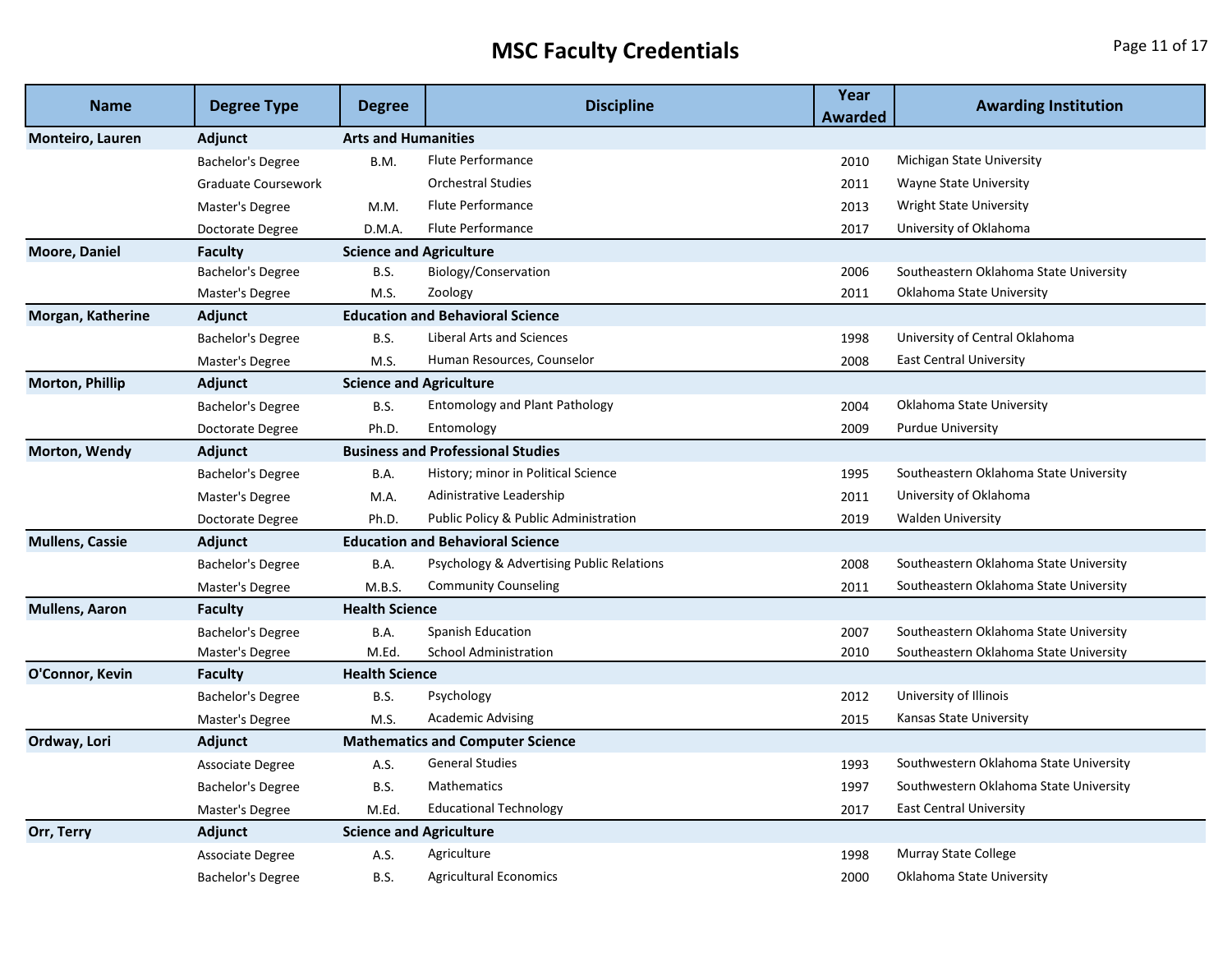## **MSC Faculty Credentials Page 12 of 17**

| <b>Name</b>             | <b>Degree Type</b> | <b>Degree</b>         | <b>Discipline</b>                              | Year<br>Awarded | <b>Awarding Institution</b>            |
|-------------------------|--------------------|-----------------------|------------------------------------------------|-----------------|----------------------------------------|
| Owen, Mary              | Adjunct            | <b>Health Science</b> |                                                |                 |                                        |
|                         | Certification      |                       | <b>Registered Nurse</b>                        | 1992            |                                        |
|                         | Bachelor's Degree  | <b>B.S.</b>           | <b>Nursing</b>                                 | 2003            | Southern Nazarene University           |
|                         | Master's Degree    | M.S.N.                | <b>Nursing</b>                                 | 2012            | Southern Nazarene University           |
| Pacheco, Jesse          | Adjunct            |                       | <b>Education and Behavioral Science</b>        |                 |                                        |
|                         | Bachelor's Degree  | B.A.                  | Psychology                                     | 2003            | Southeastern Oklahoma State University |
|                         | Master's Degree    | M.B.S                 | <b>Community Counseling</b>                    | 2005            | Southeastern Oklahoma State University |
| Patton, Laura           | Adjunct            |                       | <b>Mathematics and Computer Science</b>        |                 |                                        |
|                         | Bachelor's Degree  | B.S.                  | <b>Mathematics - Minor in General Business</b> | 2001            | Texas A&M Univeristy                   |
|                         | Master's Degree    | M.S.                  | Mathematics                                    | 2003            | <b>Baylor University</b>               |
| Paul, Debbie            | <b>Faculty</b>     | <b>Health Science</b> |                                                |                 |                                        |
|                         | Associate Degree   | A.A.S                 | <b>Physical Therapist Assistant</b>            | 1998            | Murray State College                   |
|                         | Bachelor's Degree  | B.S.                  | Organizational leadership                      | 2016            | <b>East Central University</b>         |
|                         | Certification      |                       | <b>Physical Therapist Assistant</b>            | 1998            |                                        |
|                         | Certification      |                       | Certified Lymphadema Therapist                 | 2010            |                                        |
| <b>Plumb, Gregory</b>   | Adjunct            | <b>Social Science</b> |                                                |                 |                                        |
|                         | Bachelor's Degree  | B.S.                  | Geography                                      | 1978            | <b>Central Michigan University</b>     |
|                         | Master's Degree    | M.S.                  | Geography                                      | 1981            | University of Idaho                    |
| Plummer, Joel           | Adjunct            | <b>Health Science</b> |                                                |                 |                                        |
|                         | Bachelor's Degree  | B.S.                  | Sports Management                              | 2012            | Kansas University                      |
|                         | Master's Degree    | M.A.                  | <b>Academic Advising</b>                       | 2014            | Kansas State University                |
| <b>Pollock, Bretton</b> | <b>Faculty</b>     |                       | <b>Business and Professional Studies</b>       |                 |                                        |
|                         | Bachelor's Degree  | B.S.                  | Computer Science                               | 2018            | <b>East Central University</b>         |
| Polzien, J.R.           | Adjunct            | <b>Health Science</b> |                                                |                 |                                        |
|                         | Associate Degree   | A.A.S.                | <b>Nursing</b>                                 | 1996            | Murray State College                   |
|                         | Bachelor's Degree  | B.S.                  | <b>Nursing</b>                                 | 2002            | <b>East Central University</b>         |
|                         | Master's Degree    | M.S.                  | Human Resourses                                | 2004            | <b>East Central University</b>         |
| <b>Poulter, Richard</b> | Adjunct            | <b>Health Science</b> |                                                |                 |                                        |
|                         | Bachelor's Degree  | <b>B.S.</b>           | <b>General Studies</b>                         | 2016            | Fort Wayne University                  |
|                         | Master's Degree    | M.S.                  | Kinesiology                                    | 2018            | University of Texas                    |
| Priddy, Susan           | <b>Faculty</b>     | <b>Health Science</b> |                                                |                 |                                        |
|                         | Certification      |                       | <b>Registered Nurse</b>                        | 1998            |                                        |
|                         | Bachelor's Degree  | B.S.                  | <b>Nursing</b>                                 | 2010            | <b>East Central University</b>         |
|                         | Master's Degree    | M.S.N.                | <b>Nursing</b>                                 | 2017            | University of Oklahoma                 |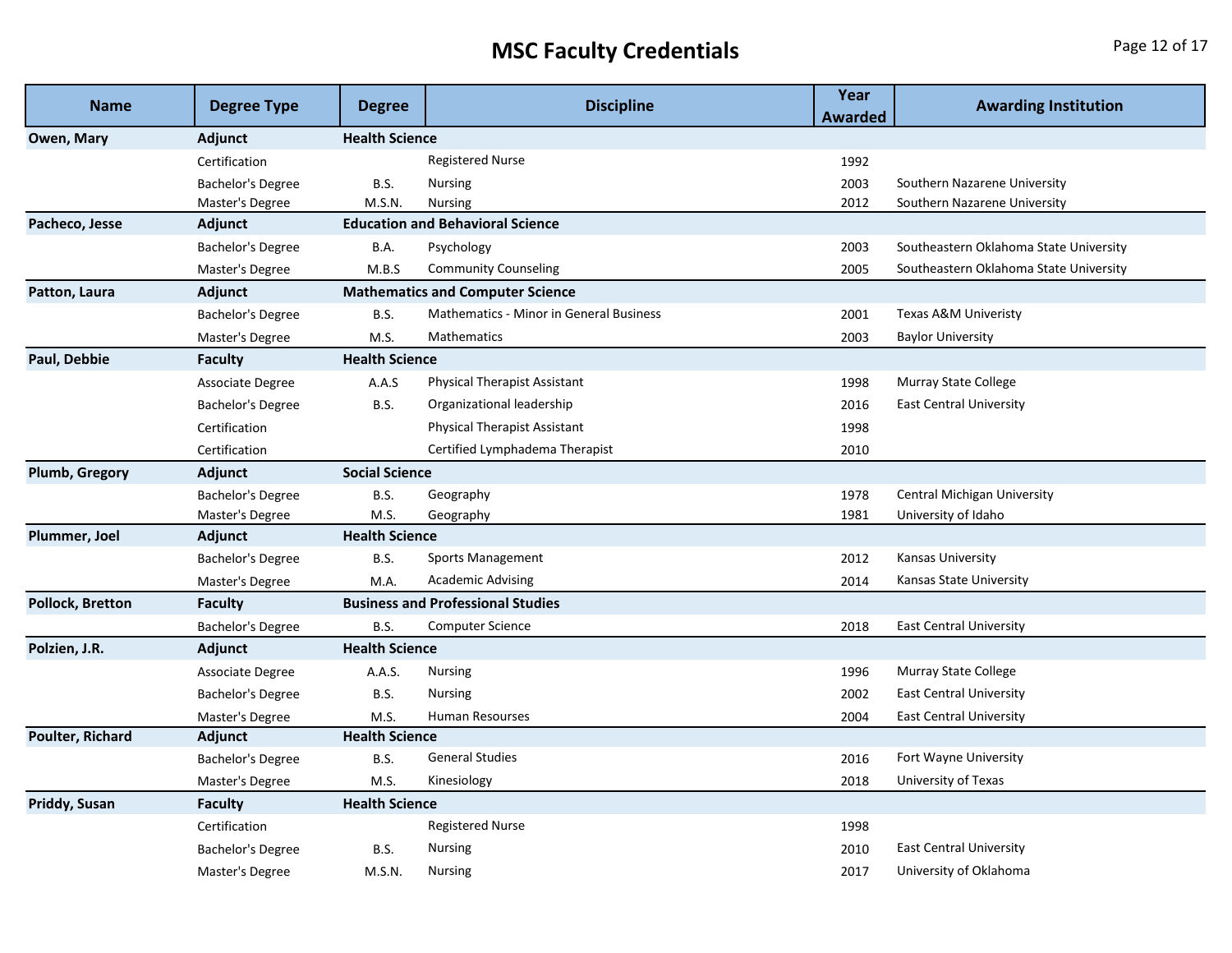## **MSC Faculty Credentials Page 13 of 17**

| <b>Name</b>             | <b>Degree Type</b>       | <b>Degree</b>                  | <b>Discipline</b>                       | Year<br>Awarded | <b>Awarding Institution</b>            |  |
|-------------------------|--------------------------|--------------------------------|-----------------------------------------|-----------------|----------------------------------------|--|
| <b>Quinton, Michele</b> | <b>Faculty</b>           |                                | <b>Science and Agriculture</b>          |                 |                                        |  |
|                         | Bachelor's Degree        | <b>B.S.</b>                    | Biology                                 | 2007            | Southeastern Oklahoma State University |  |
|                         | Master's Degree          | M.T.                           | <b>Wildlife Conservation</b>            | 2008            | Southeastern Oklahoma State University |  |
| Quinn, Terri            | Adjunct                  | <b>Science and Agriculture</b> |                                         |                 |                                        |  |
|                         | Bachelor's Degree        | B.S.                           | <b>Health Science</b>                   | 2007            | Southwestern Oklahoma State University |  |
|                         | Master's Degree          | M.Ed.                          | <b>Health Sciences and Microbiology</b> | 2008            | Southwestern Oklahoma State University |  |
| <b>Red, Blaine</b>      | <b>Faculty</b>           | <b>Science and Agriculture</b> |                                         |                 |                                        |  |
|                         | Bachelor's Degree        | <b>B.S.</b>                    | <b>Agriculture Education</b>            | 2013            | West Texas A&M University              |  |
| <b>Reddish, Wesley</b>  | Faculty                  | <b>Science and Agriculture</b> |                                         |                 |                                        |  |
|                         | <b>Bachelor's Degree</b> | <b>B.S.</b>                    | Physics                                 | 2004            | University of Texas in Dallas          |  |
|                         | Master's Degree          | M.S.                           | <b>Applied Physics</b>                  | 2007            | University of Texas in Dallas          |  |
| Riley, Dan              | Adjunct                  |                                | <b>Mathematics and Computer Science</b> |                 |                                        |  |
|                         | <b>Bachelor's Degree</b> | B.A.A.S                        | Applied Arts & Science                  | 2005            | Southeastern Oklahoma State University |  |
|                         | Certification            |                                | Comp TIA A+                             |                 |                                        |  |
|                         | Certification            |                                | Comp Linux+                             |                 |                                        |  |
|                         | Certification            |                                | Microsoft MCSE                          |                 |                                        |  |
| Robinson, Gary          | <b>Faculty</b>           |                                | <b>Health Science</b>                   |                 |                                        |  |
|                         | Bachelor's Degree        | <b>B.S.</b>                    | Biology                                 | 1981            | <b>East Central University</b>         |  |
|                         | <b>Bachelor's Degree</b> | <b>B.S.</b>                    | Physical Therapy                        | 1983            | University of Oklahoma                 |  |
|                         | Master's Degree          | M.S.                           | Physical Therapy                        | 1999            | University of Oklahoma                 |  |
|                         | Certification            |                                | Physical Therapy                        | 1999            |                                        |  |
| Rodden, Kirk            | <b>Faculty</b>           | <b>Social Science</b>          |                                         |                 |                                        |  |
|                         | <b>Bachelor's Degree</b> | B.A.                           | <b>Political Science</b>                | 1988            | Northeastern State University          |  |
|                         | Master's Degree          | M.A.                           | <b>Political Science</b>                | 1990            | Oklahoma State University              |  |
|                         | Doctorate Degree         | Ed.D.                          | <b>Educational Leadership</b>           | 2017            | East Tennessee State University        |  |
| <b>Ruff, Brandy</b>     | Adjunct                  |                                | <b>Mathematics and Computer Science</b> |                 |                                        |  |
|                         | Bachelor's Degree        | <b>B.S.</b>                    | <b>Mathematics Education</b>            | 1996            | Southeastern Oklahoma State University |  |
|                         | Master's Degree          | M.Ed.                          | <b>School Administration</b>            | 2006            | Southeastern Oklahoma State University |  |
|                         | Master's Degree          | M.Ed.                          | <b>Mathematics Specialist</b>           | 2014            | Southeastern Oklahoma State University |  |
| Rust, Jason             | Adjunct                  |                                | <b>Mathematics and Computer Science</b> |                 |                                        |  |
|                         | Bachelor's Degree        | B.A.                           | <b>Mathematics</b>                      | 2013            | McKendree University                   |  |
|                         | <b>Bachelor's Degree</b> | B.A.                           | Sports Management                       | 2013            | <b>McKendree University</b>            |  |
|                         | Master's Degree          | M.A. Ed.                       | <b>Educational Studies</b>              | 2016            | <b>McKendree University</b>            |  |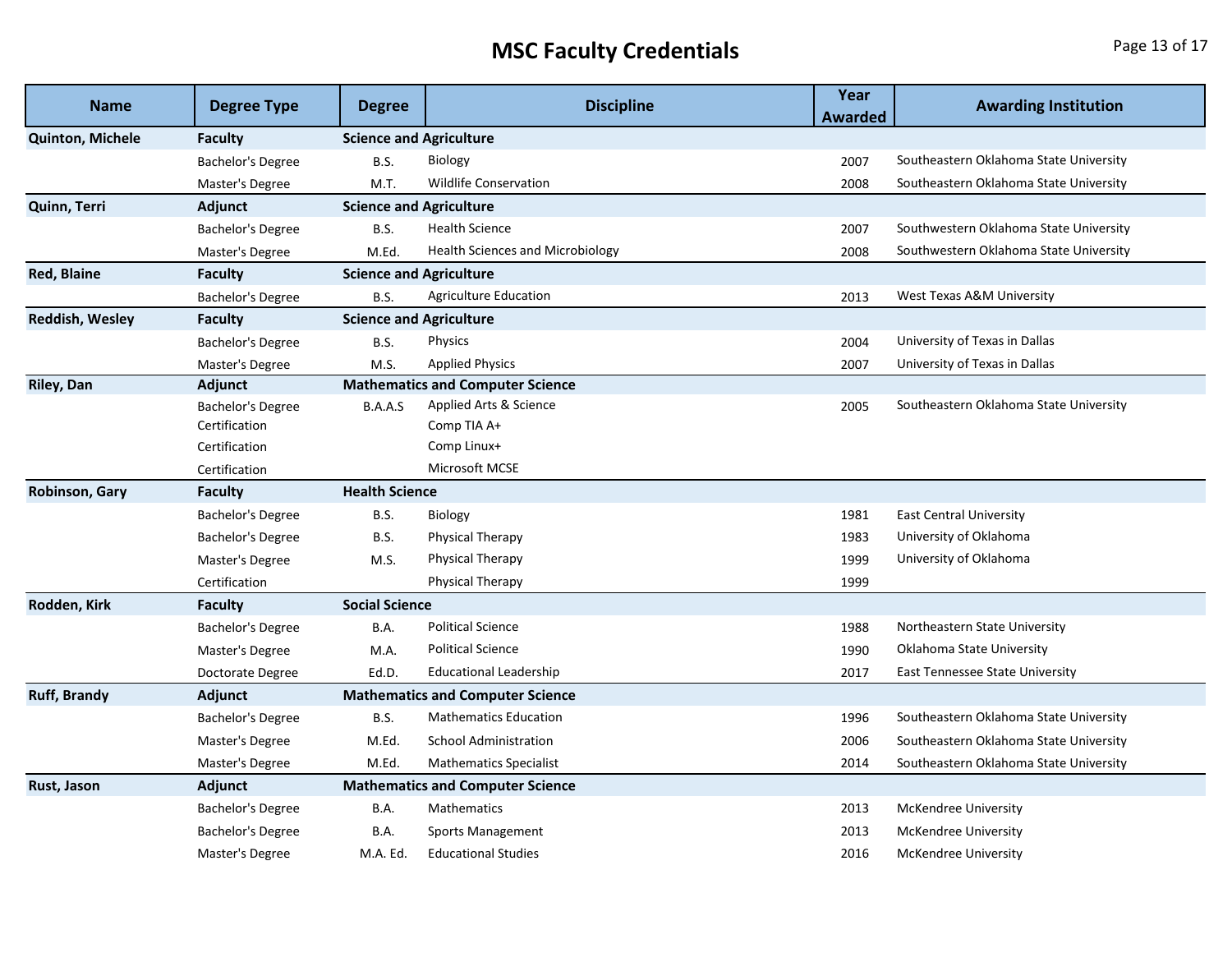## **MSC Faculty Credentials**

| <b>Name</b>              | <b>Degree Type</b>               | <b>Degree</b>                  | <b>Discipline</b>                         | Year<br><b>Awarded</b> | <b>Awarding Institution</b>            |  |
|--------------------------|----------------------------------|--------------------------------|-------------------------------------------|------------------------|----------------------------------------|--|
| Rutledge, Kandy          | <b>Faculty</b>                   | <b>Academic Administration</b> |                                           |                        |                                        |  |
|                          | Associate Degree                 | A.S.                           | <b>Buisness</b>                           | 1992                   | <b>Murray State College</b>            |  |
|                          | Bachelor's Degree                | B.S.                           | <b>Buisness Education</b>                 | 1993                   | Southeastern Oklahoma State University |  |
|                          | Master's Degree                  | M.S.                           | Human Resources and Administration        | 2002                   | <b>East Central University</b>         |  |
| Rymel, Dena              | Adjunct                          |                                | <b>Mathematics and Computer Science</b>   |                        |                                        |  |
|                          | <b>Bachelor's Degree</b>         | <b>B.A.A.S.</b>                | Applied Arts & Sciences                   | 2010                   | Southeastern Oklahoma State University |  |
|                          | Master's Degree                  | M.Tech.                        | Technology                                | 2013                   | Southeastern Oklahoma State University |  |
| Sandmann, Laura          | <b>Faculty</b>                   | <b>Science and Agriculture</b> |                                           |                        |                                        |  |
|                          | Certification                    |                                | Registered Veterinary Technician Oklahoma | 1987                   |                                        |  |
|                          | Bachelor's Degree                | B.S.                           | Biology - Minor in Chemistry              | 1993                   | <b>East Central University</b>         |  |
| Self, Eddie              | Adjunct                          |                                | <b>Education and Behavioral Science</b>   |                        |                                        |  |
|                          | <b>Bachelor's Degree</b>         | <b>B.S.</b>                    | <b>Elementary Education</b>               | 1969                   | <b>East Texas State University</b>     |  |
|                          | Master's Degree                  | M.Ed.                          | Education                                 | 1976                   | <b>East Texas State University</b>     |  |
|                          | Doctorate Degree                 | Ed.D.                          | Education                                 | 1993                   | Texas A&M University                   |  |
| Self, Raymond            | Adjunct                          | Gunsmithing                    |                                           |                        |                                        |  |
|                          | Associate Degree                 | A.A.S.                         | <b>Gunsmithing Technology</b>             | 2019                   | Murray State College                   |  |
| Shahan, Justin           | <b>Faculty</b>                   |                                | <b>Science and Agriculture</b>            |                        |                                        |  |
|                          | <b>Bachelor's Degree</b>         | B.S.                           | Biology                                   | 2016                   | Southeastern Oklahoma State University |  |
|                          | Master's Degree                  | M.Tech.                        | <b>Biology</b>                            | 2018                   | Southeastern Oklahoma State University |  |
| Silva, Asitha            | Adjunct                          | <b>Science and Agriculture</b> |                                           |                        |                                        |  |
|                          | Bachelor's Degree                | <b>B.S.</b>                    | Biochemistry and Molecular Biology        | 2007                   | University of Colombo, Sri Lanka       |  |
|                          | Master's Degree                  | M.S.                           | <b>Entemology and Plant Pathology</b>     | 2010                   | Oklahoma State University              |  |
|                          | Graduate Certificate             |                                | <b>Interdisciplnary Toxicology</b>        | 2015                   | Oklahoma State University              |  |
|                          | Doctorate Degree                 | Ph.D.                          | <b>Veterinary Biomedical Science</b>      | 2015                   | Oklahoma State University              |  |
| Smith, Christen          | <b>Faculty</b>                   | <b>Science and Agriculture</b> |                                           |                        |                                        |  |
|                          | Bachelor's Degree                | <b>B.S.</b>                    | <b>Mass Communication: AD/PR</b>          | 2005                   | <b>East Central University</b>         |  |
|                          | Associate Degree                 | A.A.S                          | Veterinary Technology                     | 2009                   | Murray State College                   |  |
|                          | Registered Veterinary Technician |                                | Oklahoma & National License               | 2009                   |                                        |  |
| <b>Smith, Scott</b>      | <b>Adjunct</b>                   | <b>Health Science</b>          |                                           |                        |                                        |  |
|                          | Bachelor's Degree                | B.S.                           | Occupation Therapy                        | 1996                   | University of Oklahoma                 |  |
| <b>Stegmeier, Steven</b> | Adjunct                          | <b>Social Science</b>          |                                           |                        |                                        |  |
|                          | Bachelor's Degree                | <b>B.S.</b>                    | <b>Criminal Justice</b>                   | 2010                   | Western Illinois University            |  |
|                          | Master's Degree                  | M.S.                           | <b>Criminal Justice</b>                   | 2017                   | Sam Houston State University           |  |
|                          | Certification                    |                                | Peace Officer                             | 2014                   | <b>Collin County College</b>           |  |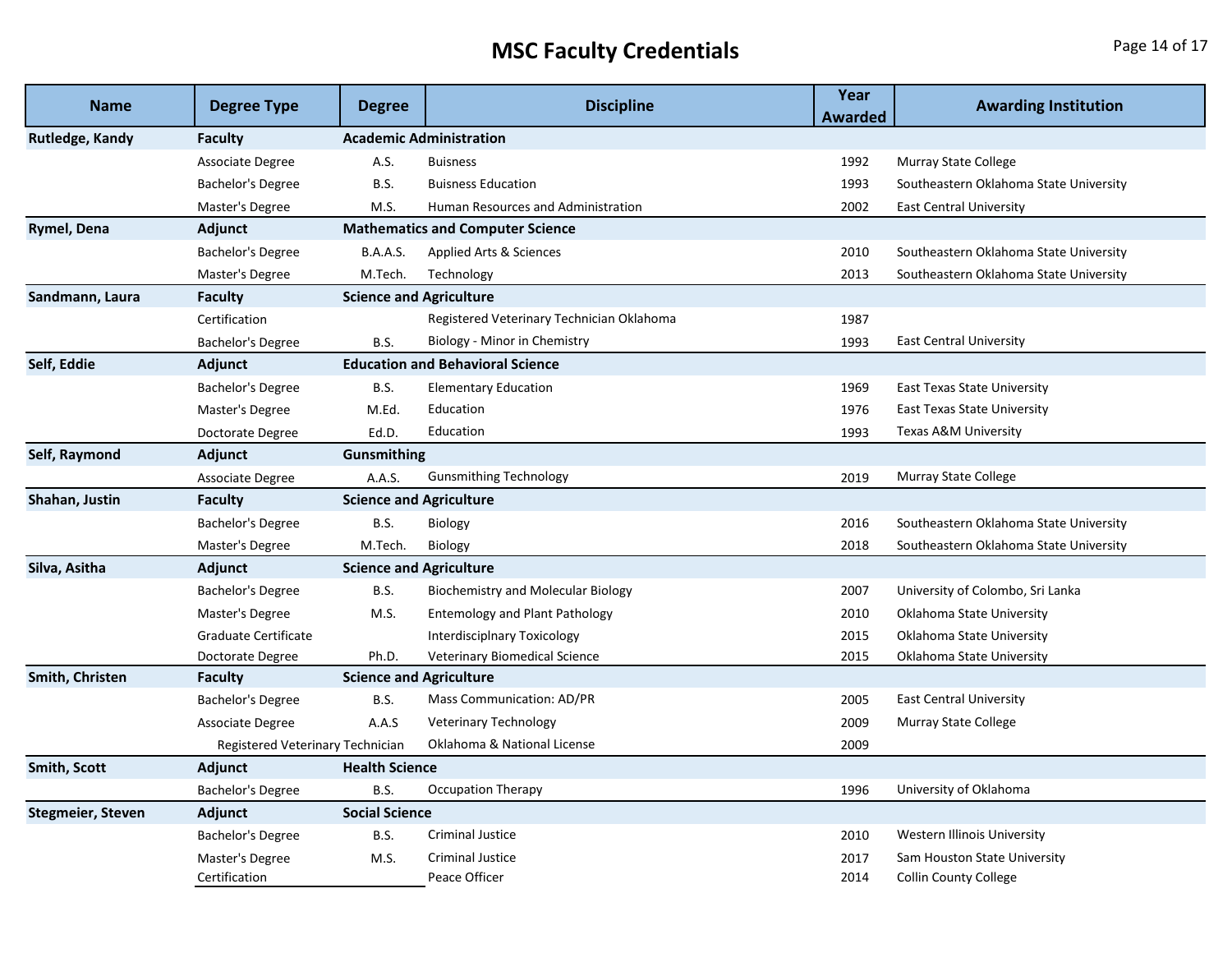## **MSC Faculty Credentials Page 15 of 17**

| <b>Name</b>            | <b>Degree Type</b>             | <b>Degree</b>                           | <b>Discipline</b>                          | Year<br>Awarded | <b>Awarding Institution</b>            |  |
|------------------------|--------------------------------|-----------------------------------------|--------------------------------------------|-----------------|----------------------------------------|--|
| Stewart, Nataki        | <b>Adjunct</b>                 | <b>Health Science</b>                   |                                            |                 |                                        |  |
|                        | Associate Degree               | A.A.                                    | <b>Business Administration</b>             | 2012            | San Jacinto College                    |  |
|                        | Bachelor's Degree              | B.B.A.                                  | Finance                                    | 2016            | University of St. Thomas               |  |
|                        | Master's Degree                | M.B.A.                                  | Finance                                    | 2016            | University of St. Thomas               |  |
| Stoker, Cynthia        | <b>Faculty</b>                 |                                         | <b>Business and Professional Studies</b>   |                 |                                        |  |
|                        | Associate Degree               | A.S.                                    | <b>Business</b>                            | 1997            | <b>Murray State College</b>            |  |
|                        | Bachelor's Degree              | B.B.A.                                  | <b>Business</b>                            | 1998            | Southeastern Oklahoma State University |  |
|                        | Master's Degree                | M.S.                                    | Accounting                                 | 2012            | University of Phoenix                  |  |
| <b>Terrell, Amanda</b> | Adjunct                        | <b>Arts and Humanities</b>              |                                            |                 |                                        |  |
|                        | Associate Degree               | A.S.                                    | Art History                                | 2008            | Monroe County Community College        |  |
|                        | Bachelor's Degree              | B.A.                                    | Art History                                | 2010            | University of Toledo                   |  |
|                        | Master's Degree                | M.A.                                    | Art History                                | 2013            | Savannah College of Art and Design     |  |
|                        | Doctorate Degree               | D.PT                                    | Doctor of Physical Therapy                 | 2011            | University of Findlay                  |  |
| <b>Thomas, Jeannie</b> | <b>Faculty</b>                 | <b>Health Science</b>                   |                                            |                 |                                        |  |
|                        | Associate Degree               | A.S.                                    | <b>Nursing</b>                             | 2006            | Murray State College                   |  |
|                        | Certification                  |                                         | Registered Nurse of Oklahoma               | 2006            |                                        |  |
|                        | Bachelor's Degree              | <b>B.S.</b>                             | <b>Nursing</b>                             | 2015            | <b>East Central University</b>         |  |
| <b>Tibbs, Laney</b>    | Adjunct                        | <b>Academic Administration</b>          |                                            |                 |                                        |  |
|                        | Associate Degree               | A.S.                                    | <b>Elementary Education</b>                | 2015            | Murray State College                   |  |
|                        | Bachelor's Degree              | <b>B.S.</b>                             | <b>Interdisciplinary Studies</b>           | 2017            | <b>Cameron University</b>              |  |
|                        | Master's Degree                | M.Ed.                                   | Educational Leadership/Administration      | 2018            | Southeastern Oklahoma State University |  |
| Tremblay, John         | <b>Faculty</b>                 |                                         | <b>Business and Professional Studies</b>   |                 |                                        |  |
|                        | Bachelor's Degree              | A.A.S.                                  | <b>Gunsmithing Technology</b>              | 2014            | <b>Murray State College</b>            |  |
|                        | <b>Armorer's Certification</b> |                                         | <b>S &amp; W, M &amp; P</b>                | 2014            | Smith & Wesson Factory Service Rep.    |  |
|                        | Armorer's Certification        |                                         | AR-15, AK-47, HK MP-5                      | 2015            | Long Mountain Outfitters               |  |
| <b>Uzzel, Christy</b>  | Faculty                        | <b>Mathematics and Computer Science</b> |                                            |                 |                                        |  |
|                        | Associate Degree               | A.S.                                    | <b>Mathematics</b>                         | 2000            | Murray State College                   |  |
|                        | Bachelor's Degree              | <b>B.S.</b>                             | Mathematics                                | 2002            | <b>East Central University</b>         |  |
|                        | Certification                  |                                         | Mathematics Oklahoma Teacher Certification | 2002            |                                        |  |
|                        | Master's Degree                | M.E.                                    | <b>Mathematics Specialist</b>              | 2017            | Southeastern Oklahoma State University |  |
| Wakefield, Jana        | Adjunct                        |                                         | <b>Mathematics and Computer Science</b>    |                 |                                        |  |
|                        | Bachelor's Degree              | B.A.                                    | Mathematics                                | 1993            | University of Oklahoma                 |  |
|                        | Master's Degree                | M.Ed.                                   | Instructional Lead and Academic Curriculum | 2004            | University of Oklahoma                 |  |
|                        | Certification                  |                                         | Mathematics Oklahoma Teacher Certification |                 |                                        |  |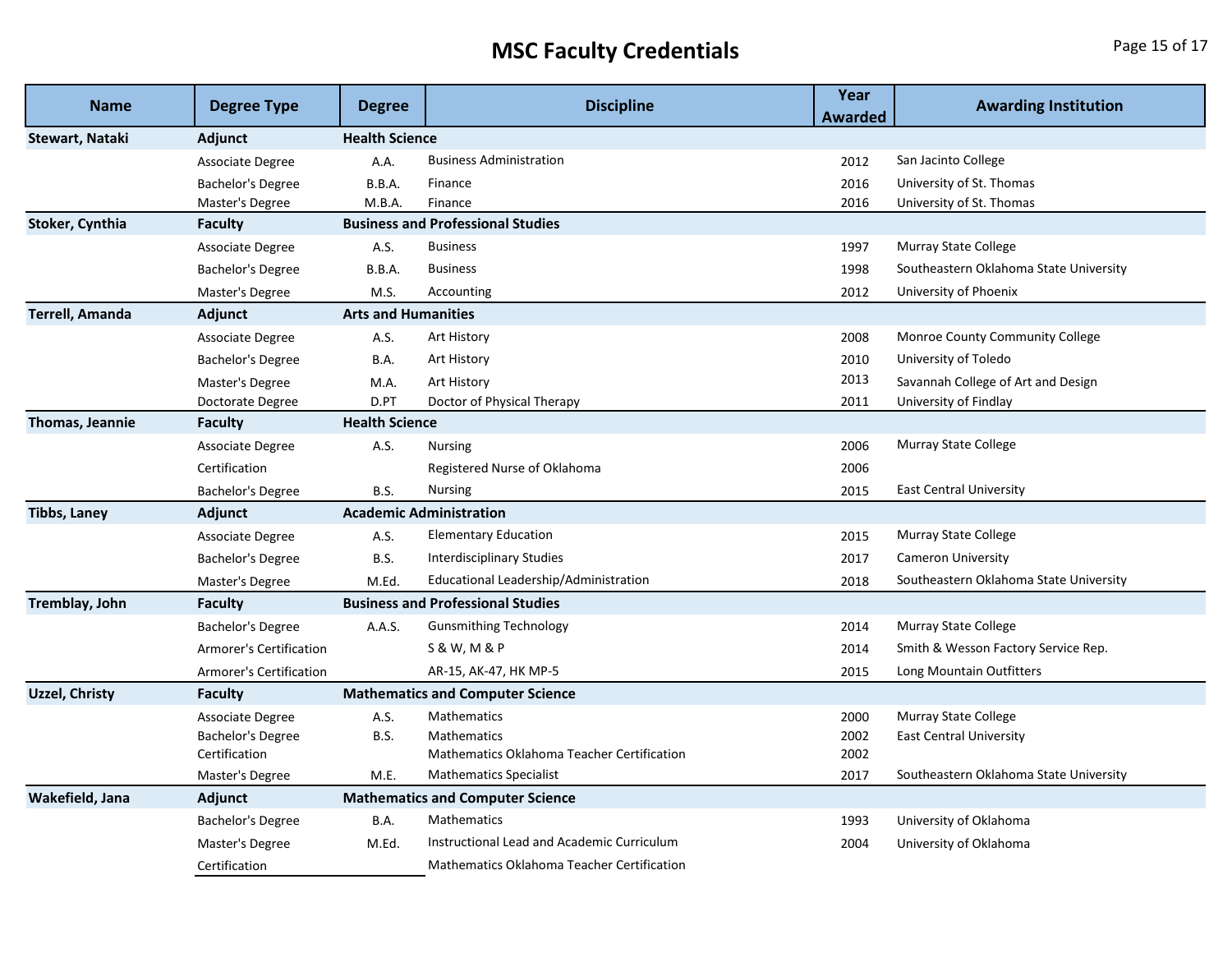## **MSC Faculty Credentials**

| Page 16 of 17 |  |  |
|---------------|--|--|
|---------------|--|--|

| <b>Name</b>            | <b>Degree Type</b>               | <b>Degree</b>                            | <b>Discipline</b>                                                       | Year<br>Awarded | <b>Awarding Institution</b>              |
|------------------------|----------------------------------|------------------------------------------|-------------------------------------------------------------------------|-----------------|------------------------------------------|
| Wakefield, Shawn       | Adjunct                          |                                          | <b>Mathematics and Computer Science</b>                                 |                 |                                          |
|                        | Bachelor's Degree                | <b>B.S.</b>                              | <b>Electrical Engineering</b>                                           | 1993            | University of Oklahoma                   |
|                        | Master's Degree                  | M.S.                                     | <b>Electrical Engineering</b>                                           | 1999            | Oklahoma State University                |
| Wallace, Melinda       | Adjunct                          |                                          | <b>Mathematics and Computer Science</b>                                 |                 |                                          |
|                        | Bachelor's Degree                | <b>B.S.</b>                              | <b>Elementary Education and Mathematics Education</b>                   | 1989            | Southeastern Oklahoma State University   |
|                        | Master's Degree                  | M.Ed.                                    | <b>Mathematics Education</b>                                            | 1993            | Southeastern Oklahoma State University   |
| <b>Wang, Yongqin</b>   | Adjunct                          | <b>Science and Agriculture</b>           |                                                                         |                 |                                          |
|                        | Doctorate Degree                 | Ph.D.                                    | <b>Natural Science</b>                                                  | 2007            | Chinese Academy of Sciences              |
| <b>Waters, Robin</b>   | Adjunct                          |                                          | <b>Business and Professional Studies</b>                                |                 |                                          |
|                        | Associate Degree                 | A.S.                                     | <b>General Studies</b>                                                  | 2003            | Murray State College                     |
|                        | Bachelor's Degree                | <b>B.S.</b>                              | <b>Allied Health Education</b>                                          | 2004            | University of Centeral Oklahoma          |
|                        | Master's Degree                  | M.S.                                     | <b>Health Education and Epidemiology</b>                                | 2015            | Southwestern Oklahoma State University   |
| <b>Webb, Robert</b>    | Adjunct                          |                                          | <b>Business and Professional Studies</b>                                |                 |                                          |
|                        | Certification                    |                                          | <b>Master Welding</b>                                                   | 1978            | <b>ABC Tech School</b>                   |
|                        | Bachelor's Degree                | B.A.                                     | Secondary Education, History                                            | 1989            | University of Arizona                    |
|                        | Master's Degree                  | M.A.                                     | <b>Exercise and Sport Science</b>                                       | 1996            | University of Arizona                    |
|                        | Associate Degree                 | A.A.S.                                   | Gunsmithing                                                             | 2014            | <b>Murray State College</b>              |
|                        | <b>GSA Armorer Certificate</b>   |                                          | AR15, AK 47, & MP5                                                      | 2014            | Long Mountain Outfitters                 |
| <b>Weiberg, Kristy</b> | Faculty<br><b>Language Arts</b>  |                                          |                                                                         |                 |                                          |
|                        | Bachelor's Degree                | B.A.                                     | English                                                                 | 1998            | Sam Houston State University             |
|                        | Master's Degree                  | M.Ed.                                    | Education                                                               | 2003            | Oklahoma State University                |
| <b>Westman, Dennis</b> | Adjunct                          | <b>Business and Professional Studies</b> |                                                                         |                 |                                          |
|                        | Bachelor's Degree                | <b>B.S.</b>                              | Management - Minor in CIS                                               | 1995            | Southeastern Oklahoma State University   |
|                        | Master's Degree                  | M.B.A.                                   | <b>Business Administration</b>                                          | 1997            | Southeastern Oklahoma State University   |
| Whitehead, John        | <b>Faculty</b>                   |                                          | <b>Mathematics and Computer Science</b>                                 |                 |                                          |
|                        | Bachelor's Degree                | <b>B.S.</b>                              | Chemistry                                                               | 1999            | <b>Texas A&amp;M University Commerce</b> |
|                        | Master's Degree                  | M.S.                                     | <b>Mathematics</b>                                                      | 2016            | Texas A&M University Commerce            |
| Willingham, Ray        | Adjunct                          | <b>Language Arts</b>                     |                                                                         |                 |                                          |
|                        | Bachelor's Degree                | <b>B.S.</b>                              | Psychology                                                              | 1989            | University of Central Oklahoma           |
|                        | Master's Degree<br>Certification | M.A.                                     | <b>Education: Rehabilitation Education</b><br>Certified ASL Interpreter | 1991            | University of Arkansas                   |